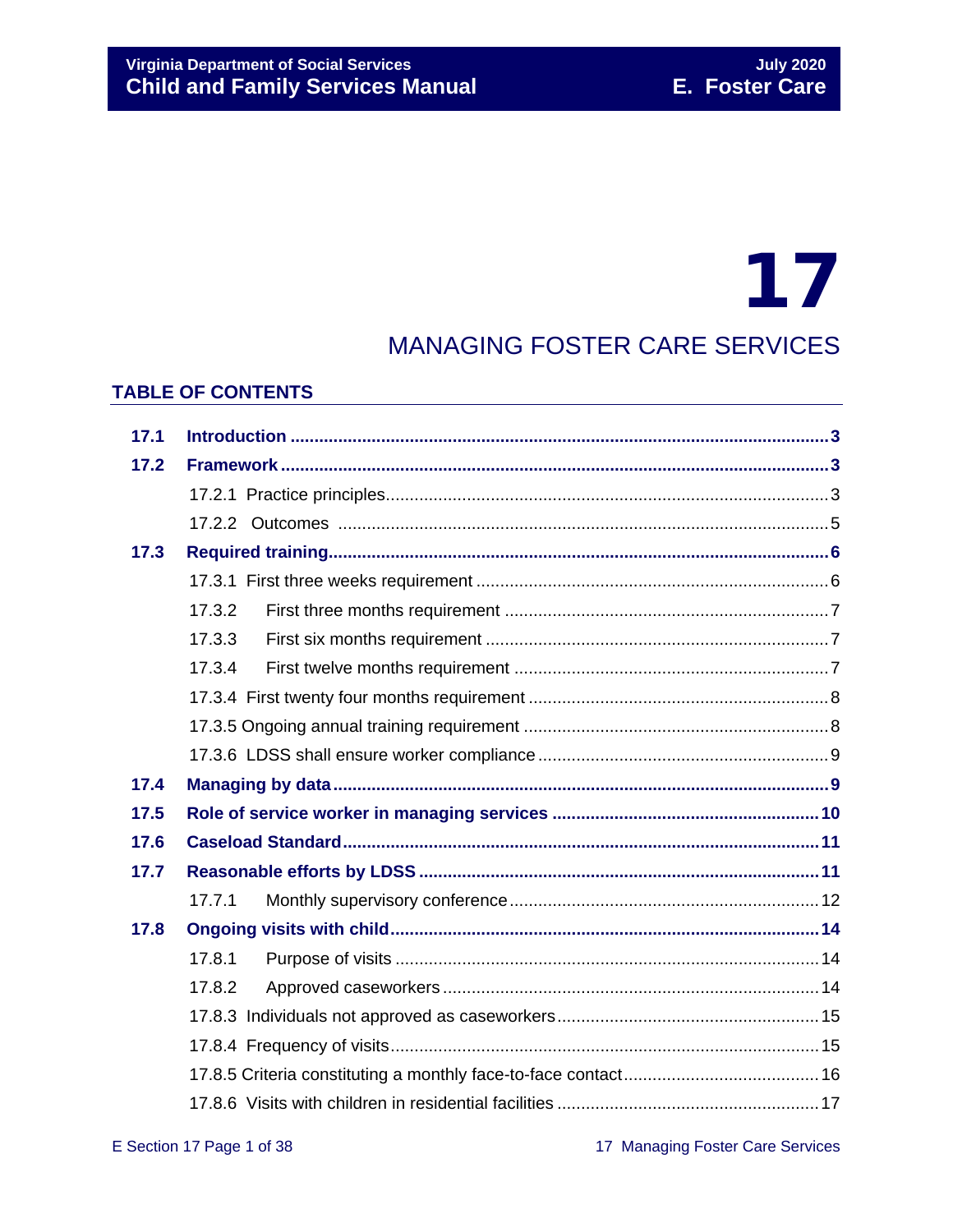**Virginia Department of Social Services July 2020 Child and Family Services Manual E. Foster Care**

| 17.9  |                                                                                    |  |
|-------|------------------------------------------------------------------------------------|--|
|       |                                                                                    |  |
|       |                                                                                    |  |
|       |                                                                                    |  |
| 17.11 |                                                                                    |  |
|       |                                                                                    |  |
|       | 17.12 Referring children to Family Assessment and Planning Team (FAPT) 21          |  |
|       |                                                                                    |  |
|       | 17.13.1 Notification to law enforcement and the National Center for Missing and    |  |
|       |                                                                                    |  |
|       |                                                                                    |  |
|       |                                                                                    |  |
|       |                                                                                    |  |
|       |                                                                                    |  |
|       |                                                                                    |  |
|       | 17.14 Working with Lesbian, Gay, Bi-sexual, Transgender, Questioning (LGBTQ) youth |  |
|       |                                                                                    |  |
|       |                                                                                    |  |
|       |                                                                                    |  |
|       |                                                                                    |  |
|       | 17.16.1 Emergency/evacuation responsibilities when state office closes 33          |  |
|       | 17.16.2 Emergency/Evacuation responsibilities when LDSS closes and/or when a       |  |
|       |                                                                                    |  |
|       |                                                                                    |  |
|       | 17.17.2                                                                            |  |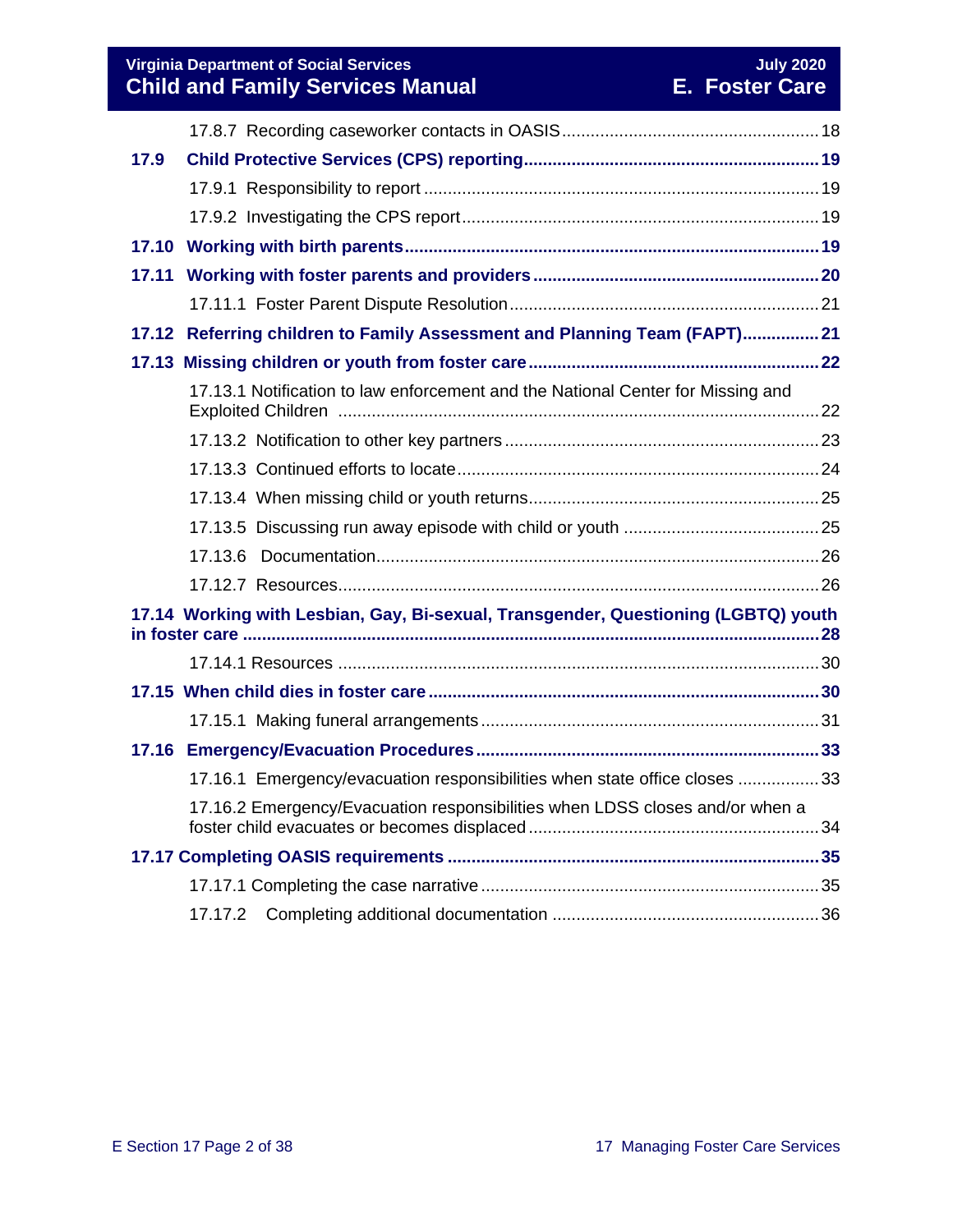# 17

## MANAGING FOSTER CARE SERVICES

## <span id="page-2-0"></span>**17.1 Introduction**

Ensuring high-quality practice requires a knowledgeable, skilled, and professional workforce. Recruiting, hiring, training, and retaining qualified, culturally-diverse, culturally-competent, effective, and dedicated professionals is essential to quality practice.[1](#page-2-3)

## <span id="page-2-1"></span>**17.2 Framework**

Local departments of social services (LDSS) shall meet federal and state legal requirements, and should use sound practice principles to achieve desired outcomes and to guide decision making in managing foster care services.

## <span id="page-2-2"></span>**17.2.1 Practice principles**

Fundamental principles in Virginia's Children's Services System Practice Model provide the philosophical basis and guide practice in managing foster care services.

## **First, we believe in family, child, and youth-driven practice.**

- Children and families will be treated with dignity and respect. The voices of children, youth, and parents are heard, valued, and considered in decision making regarding safety, permanency, and well-being as well as in service and educational planning and in placement decisions.
- Each individual's right to self-determination will be respected within the limits of established community standards and laws.
- Family members are the experts about their own families. It is our responsibility to understand children, youth, and families within the context of their own family rules, traditions, history, and culture.

<span id="page-2-3"></span>Ĩ. 1 Adapted from the "Child Welfare League of America Statement on Optimal Child Welfare Service [Delivery"](http://www.cwla.org/advocacy/financingoptimaldeliv.htm).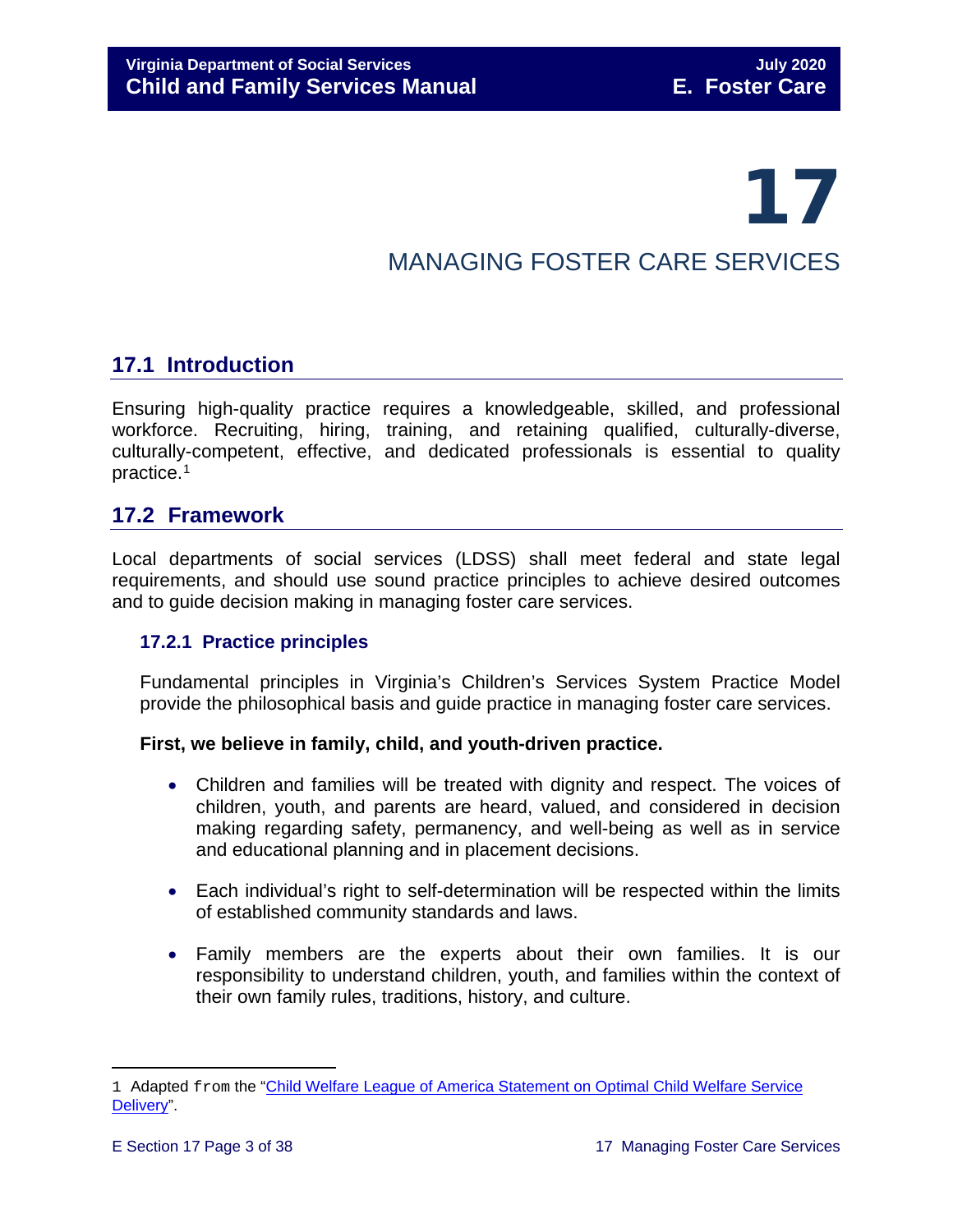- People can and do make positive changes. The past does not necessarily limit their potential.
- We engage families in a deliberate manner. Through collaboration with families, we develop and implement creative, individual solutions that build on their strengths to meet their needs. Engagement is the primary door through which we help youth and families make positive changes.

## **Second, we believe in partnering with others to support child and family success in a system that is family-focused, child-centered, and communitybased.**

- We are committed to aligning our system with what is best for children, youth, and families.
	- oThe practice model should guide all of the work that we do. In addition to practice alignment, infrastructure and resources should be aligned with the model. For example, training, policy, technical assistance, and other supports shall reinforce the model.
	- oWe take responsibility for open communication, accountability, and transparency at all levels of our system and across all agencies. We share success stories and best practices to promote learning within and across communities and share challenges and lessons learned to make better decisions.
- We are committed to working across agencies, stakeholder groups, and communities to improve outcomes for the children, youth, and families we serve.
	- oServices to families shall be delivered as part of a total system with cooperation, coordination, and collaboration occurring among families, service providers, and community stakeholders.
	- oAll stakeholders share responsibility for child safety, permanence, and well-being. As a system, we will identify and engage stakeholders and community members around our practice model to help children and families achieve success in life; safety; life in the community; family based placements; and lifelong family connections.
	- oWe will communicate clearly and often with stakeholders and community members. Our communication shall reinforce the belief that children and youth belong in family and community settings and that system resources shall be allocated in a manner consistent with that belief.

#### **Third, we believe that how we do our work is as important as the work we do.**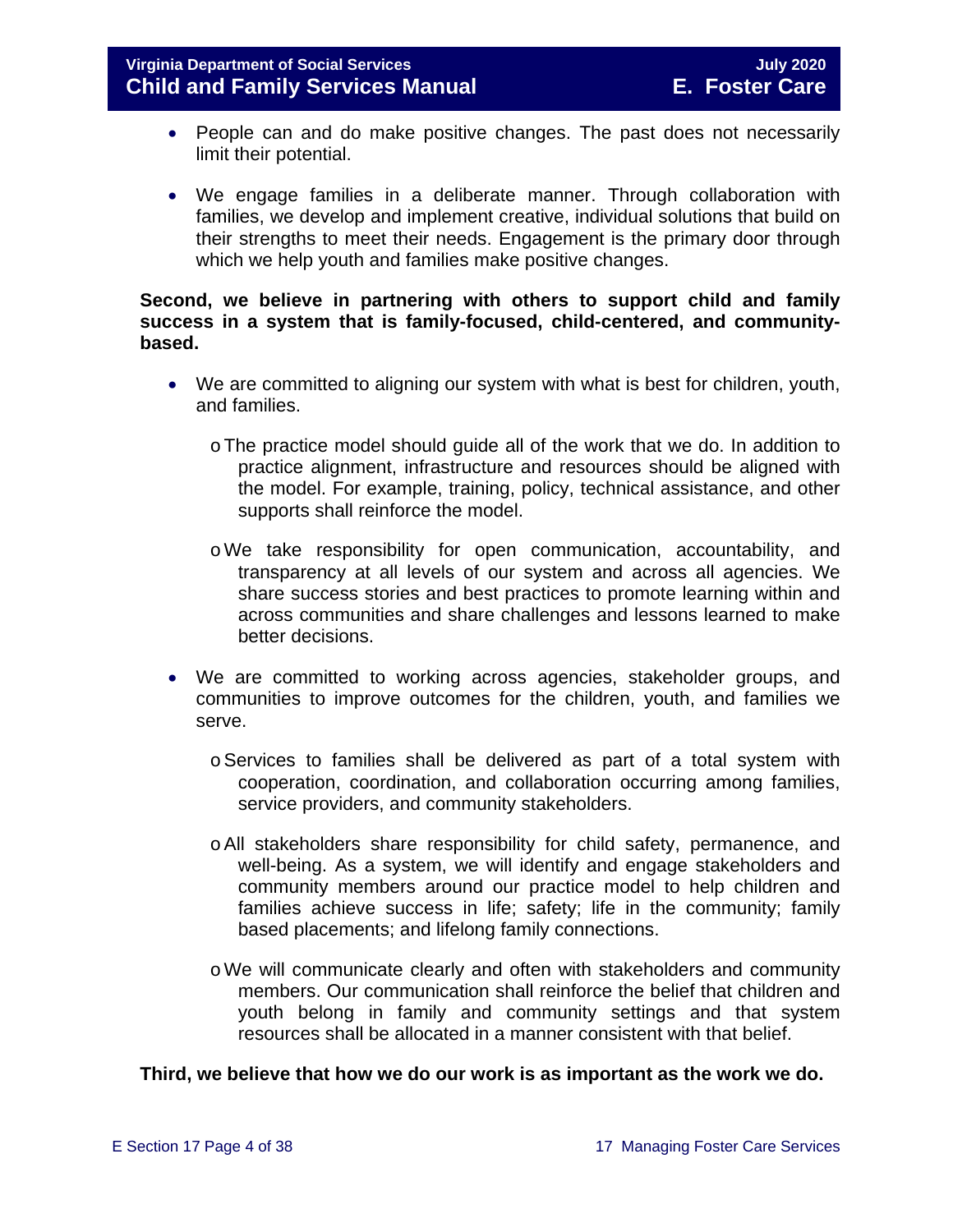- The people who do this work are our most important asset. Children and families deserve trained, skillful professionals to engage and assist them. We strive to build a workforce that works in alignment with our practice model. They are supported in this effort through open dialogue, clear policy, excellent training and supervision, formal and informal performance evaluation, and appropriate resource allocation.
- As with families, we look for strengths in our organization. We are responsible for creating and maintaining a supportive working and learning environment and for open, respectful communication, collaboration, and accountability at all levels.
- Our organizations are focused on providing high quality, timely, efficient, and effective services.
- Relationships and communication among staff, children, families, and community providers are conducted with genuineness, empathy, and respect.
- The practice of collecting and sharing data and information is a nonnegotiable part of how we continually learn and improve. We will use data to inform management, improve practice, measure effectiveness, and guide policy decisions. We shall strive to align our laws so that collaboration and sharing of data can be achieved to better support our children and families.
- As we work with children, families, and their teams, we clearly share with them our purpose, role, concerns, decisions, and responsibility.

## <span id="page-4-0"></span>**17.2.2 Outcomes**

Managing effective, quality, and timely services for children in foster care is essential to achieving outcomes required in the federal Child and Family Services Review. The outcomes and specific measures are listed below:

## **Permanency Outcome 1: Children have permanency and stability in their living situations.**

- Families have enhanced capacity to provide for their children's needs.
- More children in foster care achieve permanency.
- Children achieve permanency with shorter lengths of stay in foster care.
- Increased timeliness to permanency.
- Fewer children re-enter out-of-home care.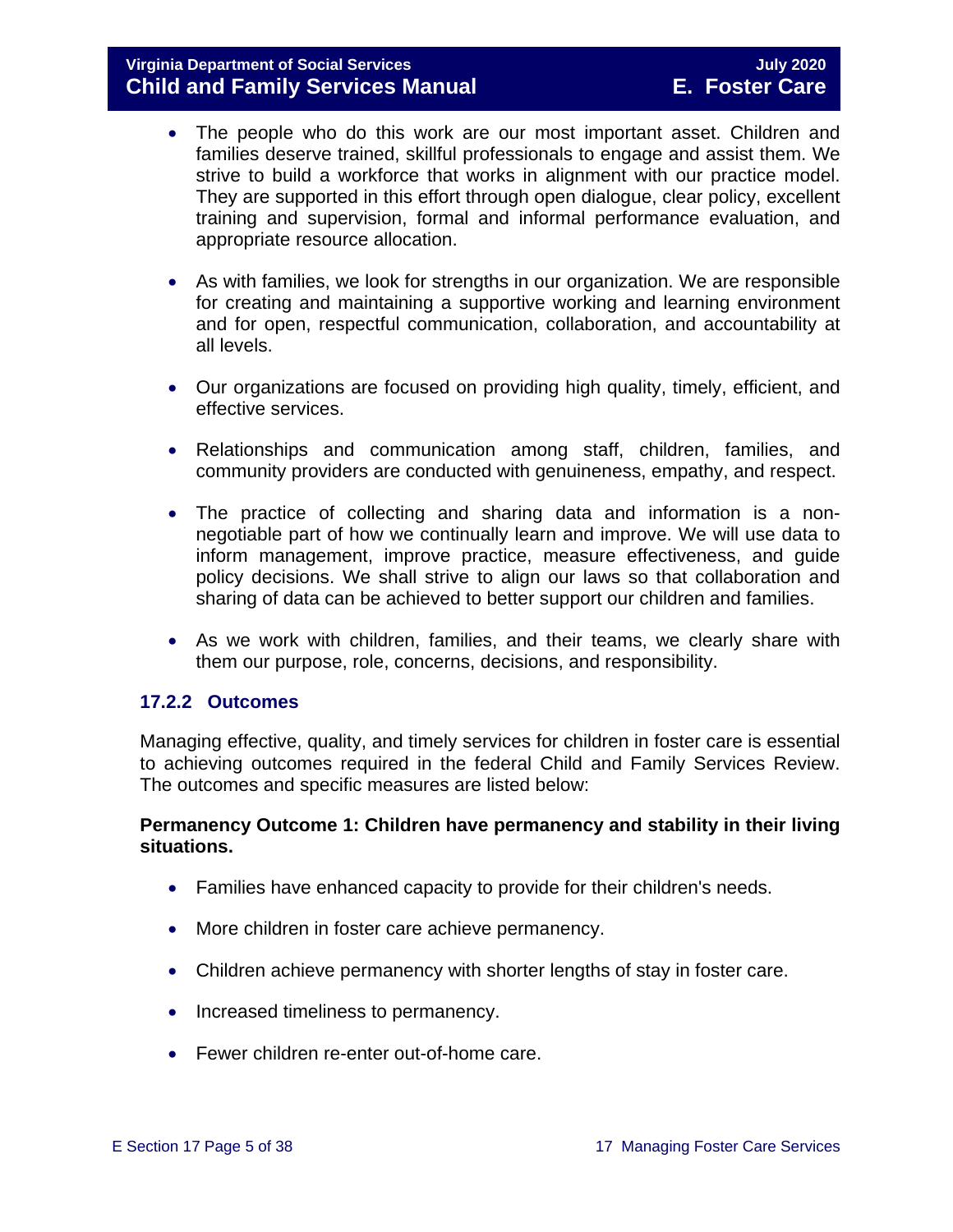**Permanency Outcome 2: The continuity of family relationships and connections is preserved for children.**

- More children in foster care placed in close proximity to families and communities.
- More children in foster care placed with their siblings.
- Home studies are timely.
- Worker visits occur monthly.

## <span id="page-5-0"></span>**17.3 Required training**

The Code of Virginia §§ [63.2-913](https://law.lis.virginia.go/vacode/63.2-913/) and [63.2-1220.1](https://law.lis.virginia.go/vacode/63.2-1220.1/) requires the Virginia Department of Social Services (VDSS) to establish minimum training requirements and provide educational programs for foster care and adoption service workers and their supervisors, employed by local departments of social services (LDSS). As a result of the Children's Services Transformation that began in December of 2007, child welfare training in Virginia recommitted to a competency based system of training for service workers and supervisors. Having established Core (fundamental and essential) Competencies for both workers and supervisors the resulting required training reflects both Core competencies and critical training in guidance and law that is specific to the current practice issues. The result is that all child welfare staff are trained in the same Core Competencies.

The courses listed in the following sections are required for all LDSS foster care and adoption service workers and service supervisors hired after March 1, 2013.

In addition to the courses listed below, all foster care and adoption service supervisors hired after March 1, 2013 are required to attend the Family Services CORE Supervisor Training Series – SUP5701, SUP5702, SUP5703, SUP5704. These courses are to be completed in the first two (2) years of employment as a supervisor.

For additional information on Department of Family Services training visit the [Division of](https://fusion.dss.virginia.gov/dfs/DFS-Home/Family-Services-Training)  [Family Services Training](https://fusion.dss.virginia.gov/dfs/DFS-Home/Family-Services-Training) website on Fusion.

#### <span id="page-5-1"></span>**17.3.1 First three weeks requirement**

The training required for new foster care and adoption service workers and services supervisors during the first three (3) weeks of employment include the following online courses:

- CWSE1002 Exploring Child Welfare (4 modules, on-line course)
- CWSE5692 Recognizing and Reporting Child Abuse and Neglect Mandatory Reporter Training (on-line course)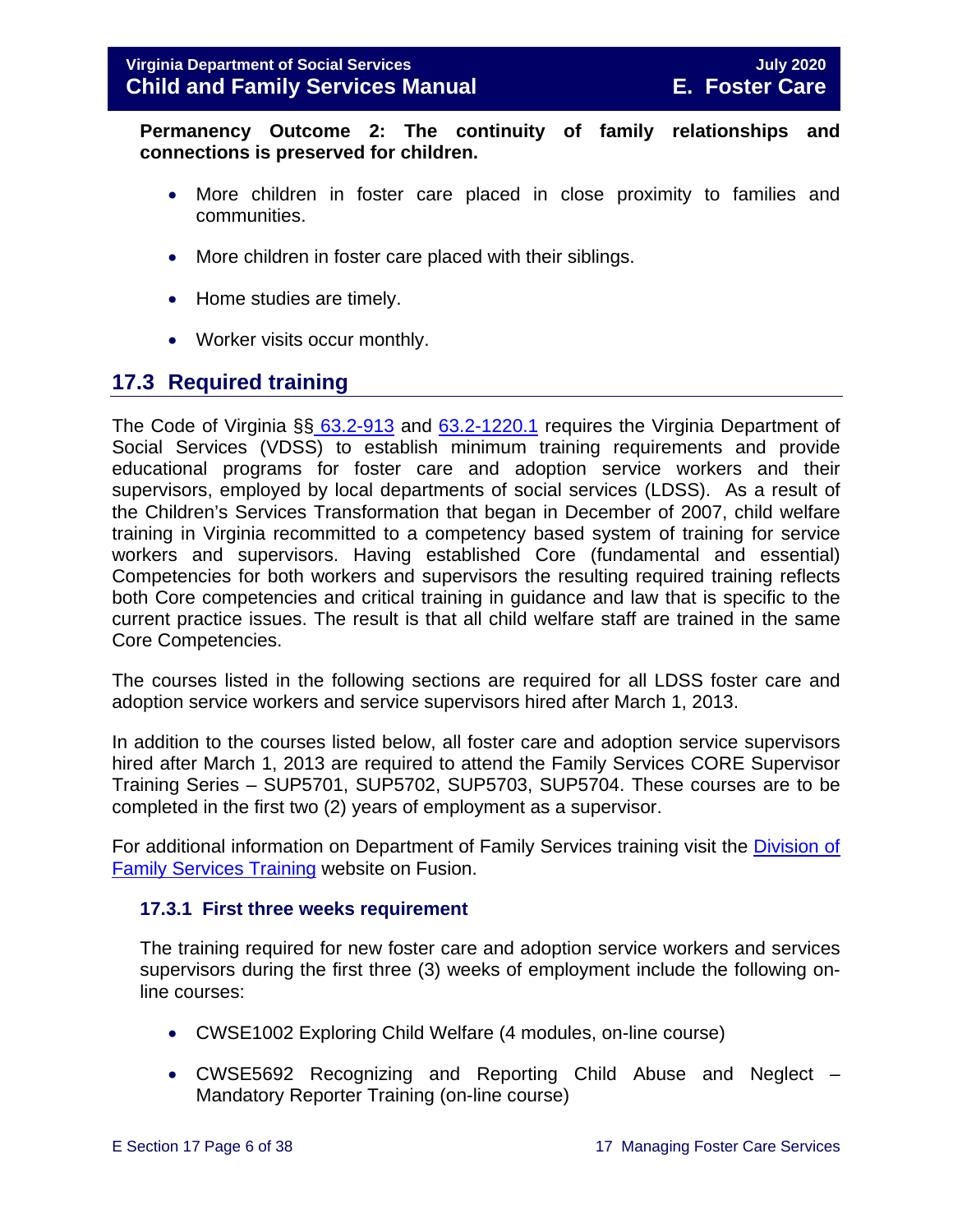• CWSE1500 Permanency Navigating the Child Welfare Automated System: OASIS (7 modules, on-line course)

These courses are prerequisites for most of the other required courses.

## <span id="page-6-0"></span>**17.3.2 First three months requirement**

The training required for new foster care and adoption service workers and services supervisors during the first three months of employment includes the following instructor led courses and require the worker to have completed the three previous courses:

- CWS3000 Foster Care New Worker Policy Training with OASIS
- CWS3010 Adoption New Worker Policy Training with OASIS
- CWS5011 Case Documentation

## <span id="page-6-1"></span>**17.3.3 First six months requirement**

The training required for new foster care and adoption service workers and services supervisors during the first six months of employment of employment includes:

- CWSE3030 Normalcy for Youth in Foster Care
- CWSE4050 Psychotropic Medications in the Child Welfare System

#### <span id="page-6-2"></span>**17.3.4 First twelve months requirement**

The training required for new foster care and adoption service workers and supervisors during the first twelve months of employment includes the following instructor led courses:

- CWS1021 The Effects of Abuse and Neglect on Child and Adolescent Development.
- CWS1031 Separation and Loss in Human Services Practice.
- CWS1041 Legal Principles in Child Welfare Practice. (prerequisites: CWSEE1041, SCV Child Dependency Case Processing)
- CWS1061 Family Centered Assessment. (prerequisites: CWSE1002, CWSE5692, CWSE1500FC, CWS3000 or CWS3010)
- CWS1071 Family Centered Case Planning. (prerequisites: CWSE1002, CWSE5692, CWSE1500FC, CWS3000 or CWS3010)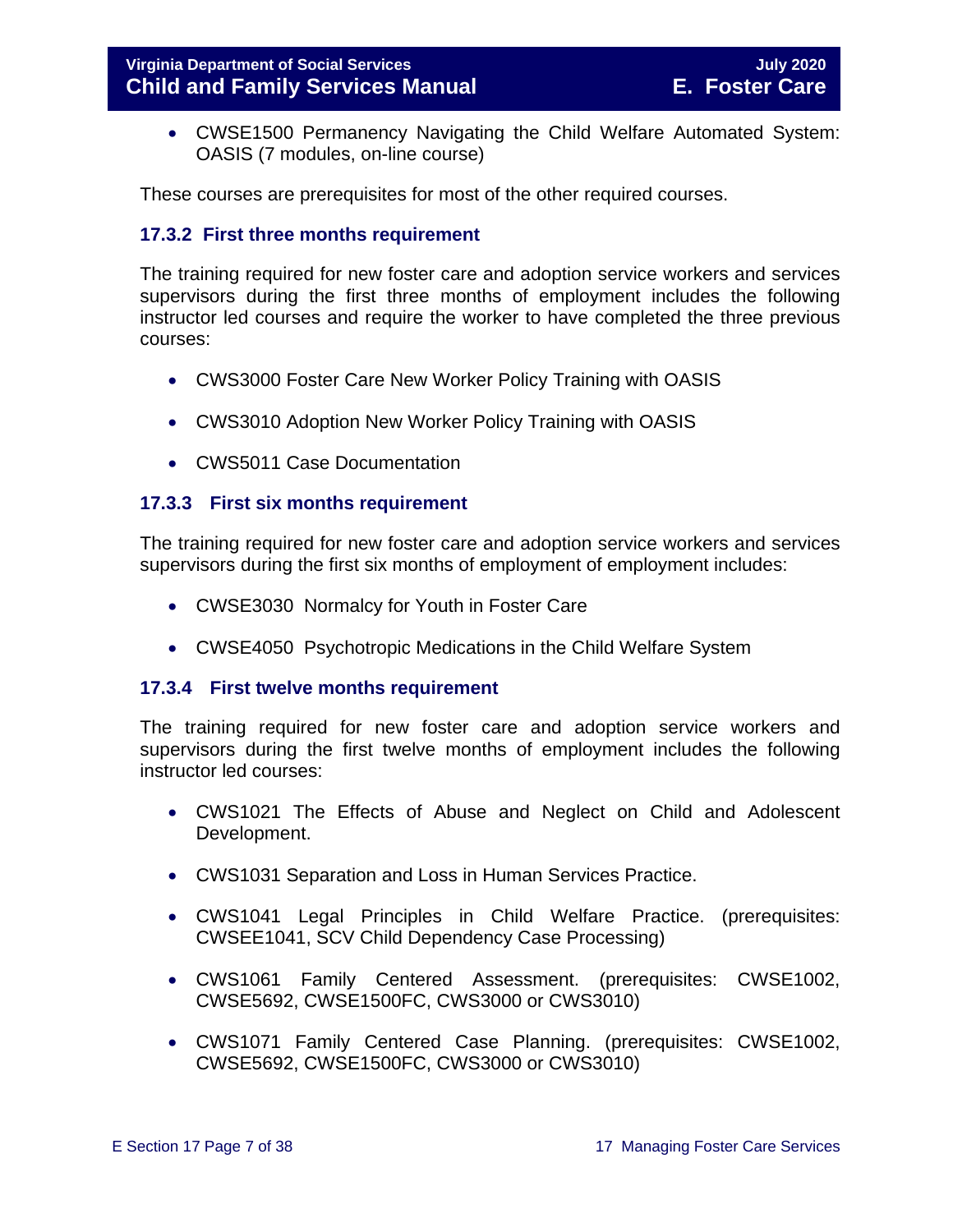- CWS1305 The Helping Interview. (prerequisite: CWS3000 or CWS3010)
- CWSE3041 Working with Children in Placement. (prerequisite: CWS3000)
- CWS4020 Engaging Families and Building Trust-Based Relationships. (prerequisite: CWS3000 or CWS3010)
- CWS3081 Promoting Family Reunification. (prerequisite: CWS3000 or CWS3010)
- CWS5307 Assessing Safety Risk and Protective Capacity. (prerequisite: CWS3000)
- CWS4015 Trauma-Informed Child Welfare Practice: Identification and Intervention (prerequisite: CWSE4015 Trauma-Informed Child Welfare Practice)

## <span id="page-7-0"></span>**17.3.4 First twenty four months requirement**

The training for new foster care and adoption service workers and supervisors during the first 24 months of employment include:

- CWS3021 Promoting Birth and Foster Parent Partnerships. (prerequisite: CWS3000)
- CWS3061 Permanency Planning for Teens-Creating Lifelong Connections. (prerequisite CWS3000 or CWS3010)
- CWS3071 Concurrent Permanency Planning. (prerequisite: CWS 3000 or CWS3010)
- CWS5305 Advanced Interviewing: Motivating Families for Change.
- DVS1001 Understanding Domestic Violence.
- DVS1031 Domestic Violence and Its Impact on Children.

## <span id="page-7-1"></span>**17.3.5 Ongoing annual training requirement**

All foster care and adoption service workers and supervisors are required to attend a minimum of 24 contact hours of continuing education/training each year. For those workers and supervisors hired on or after January 1, 2013, the first year of this requirement should begin no later than two (2) years from their date of hire, after the completion of their initial in-service training detailed above.

Continuing education activities to be credited toward the 24 hours should be preapproved by the local department of social services supervisor or person managing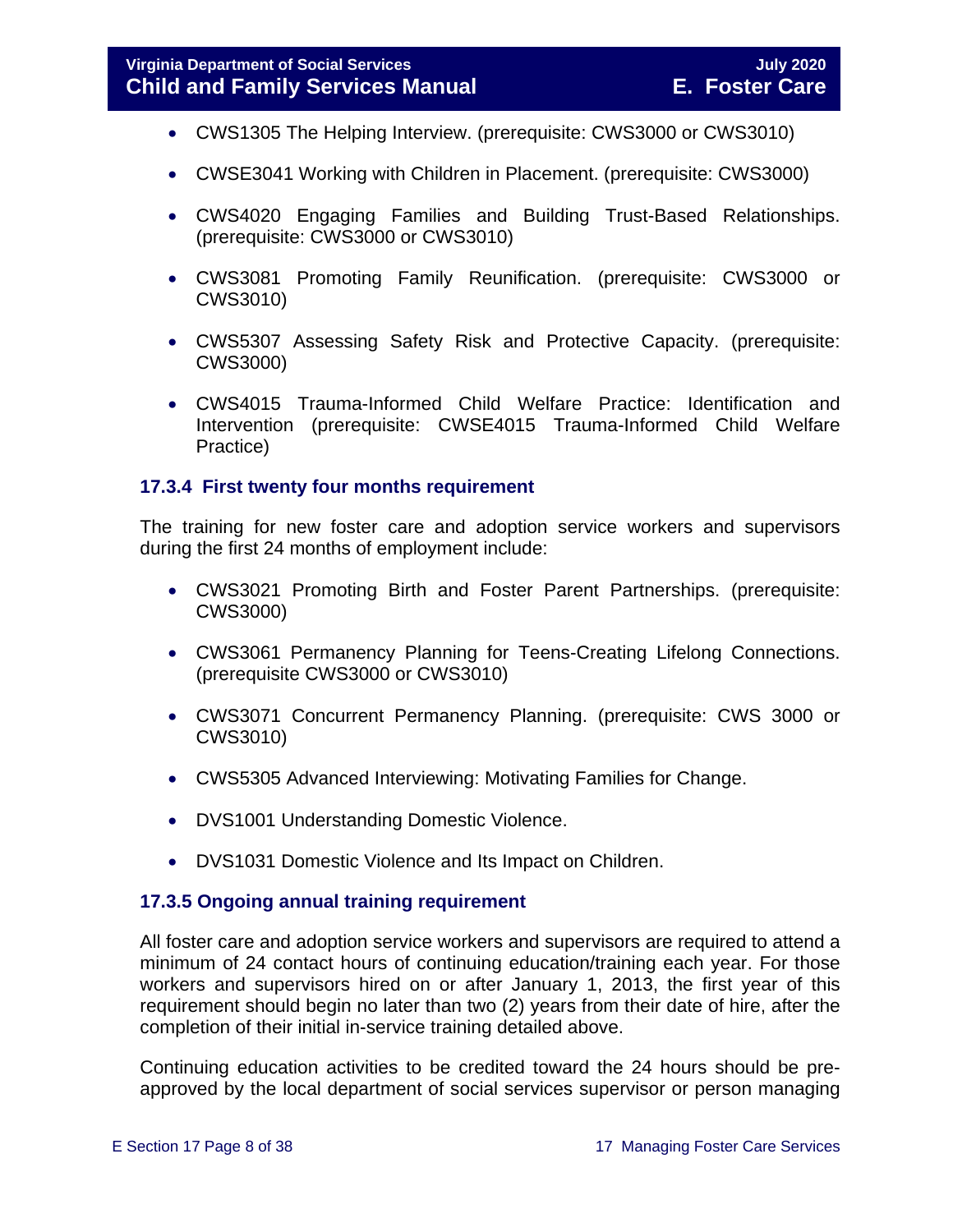the permanency program. Continuing education activities may include organized learning activities from accredited university or college academic courses, continuing education programs, workshops, seminars and conferences.

Documentation of continuing education activities is the responsibility of the local department of social services. VDSS recommends that the timeframe for the annual 24 hours of continuing education be within each calendar year. However, it is at the discretion of the LDSS to determine this time frame as long as it is consistent throughout all child welfare divisions in an agency.

## <span id="page-8-0"></span>**17.3.6 LDSS shall ensure worker compliance**

It is the responsibility of the LDSS to ensure that staff performing foster care/adoption duties within their agency have met the minimum standards. The Permanency supervisor or the person managing the Permanency program at the local level shall maintain training documentation in the worker's personnel record. The supervisor shall assure that the workers who report to them complete the required training within the given timeframes.

## <span id="page-8-1"></span>**17.4 Managing by data**

In an effort to use data to inform management, improve practice, measure effectiveness, and guide policy decisions, the Division of Family Services has several available data tools. Information about how to access and use each data tool is detailed below. Data tools and additional information about each tool can also be found on the [Reporting and Analysis page](https://fusion.dss.virginia.gov/dfs/DFS-Home/FAMILY-SERVICES-REPORTING) on the DSS internal website.

- **SafeMeasures**. SafeMeasures compiles and analyzes information extracted directly from OASIS and presents it in a series of reports. These reports help assess whether federal, state, and local requirements are being met, track agency, unit, and worker performance over time, and monitor workload. SafeMeasures is updated twice a week, on Monday and Wednesday, allowing workers access to current caseload data. SafeMeasures also has drill-down capability on each measure which allows supervisors and caseworkers to look at a process outcome measure and see exactly which cases are on track according to that measure. Tutorials and manuals for SafeMeasures can be found on the [Fusion](http://spark.dss.virginia.gov/divisions/dfs/reporting/index.cgi) webpage and in the documentation section of SafeMeasures itself. [SafeMeasures](https://app.safemeasures.org/vadss) can be accessed directly on the SafeMeasures website.
- **Virginia Child Welfare Outcome Reports (VCWOR**). The [VCWOR](https://fusion.dss.virginia.gov/dfs/DFS-Home/FAMILY-SERVICES-REPORTING) is an Access database available for download on the DSS Fusion website. Foster care measures include Adoption and Foster Care Analysis Reports (AFCARS) data such as goal, placement, entry, and exit. In addition, raw data files for rolling fiscal years are available for download. The VCWOR also contains the Children's Services System Transformation Outcome reports that are updated on a monthly basis. Finally, like SafeMeasures, the foster care data available through the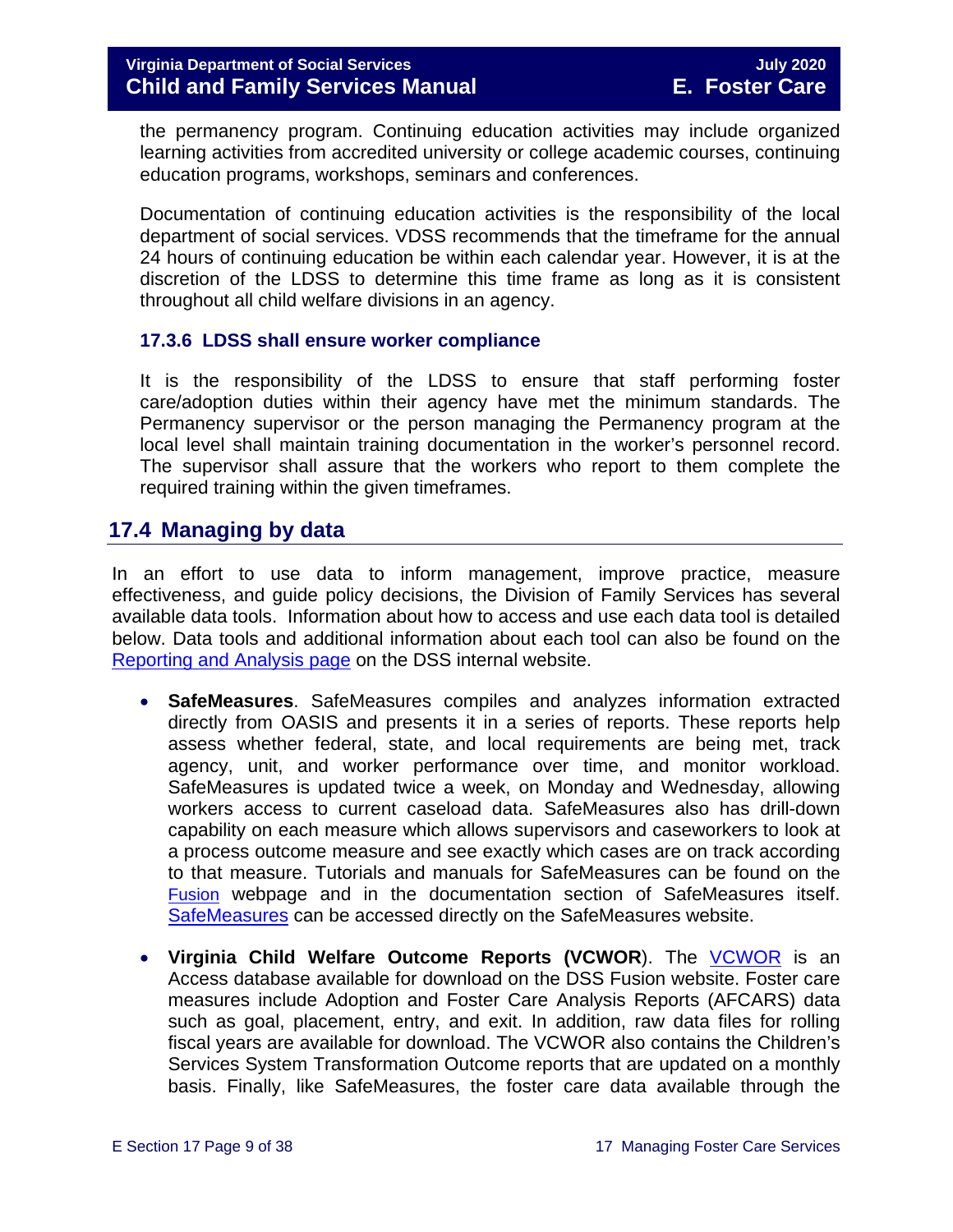VCWOR allows for drill-down capability in order to monitor the children behind the numbers.

- **Chapin Hall Multistate Foster Care Data Archive**. The Multistate Foster Care Data Archive organizes Virginia's administrative data into a robust and flexible longitudinal database. A web tool provides access to data used for the generation of a variety of individual or aggregated reports. Virginia, along with 17 other states, is a member of the Archive, which further allows for reports to be run comparing Virginia with other states. By using this longitudinal research tool, states can better understand the foster care placement outcomes including time to reunification, time to adoption, placement stability, and reentry. This website can be accessed from the [Reporting and Analysis page](https://fusion.dss.virginia.gov/dfs/DFS-Home/FAMILY-SERVICES-REPORTING) or directly on the [Multistate Foster Care Data Archive](https://fcda.chapinhall.org/) website.
- LDSS staff should email the Program Manager of the VDSS Outcome Based Reporting and Analysis Unit for access to and questions regarding these tools.

## <span id="page-9-0"></span>**17.5 Role of service worker in managing services**

The service worker plays a central and essential role in managing foster care services. The service worker ensures that the process of providing services:

- Respects the family's culture, traditions, and language.
- Is designed to achieve permanency for the child.
- Meets federal, state, and local requirements, including but not limited foster care plans, case reviews, hearings, purchasing, and documentation.
- Continually identifies, seeks out, reassesses, reconnects, and engages maternal, paternal, and extended family members and other individuals who are significant in the child's life.
- Uses a wraparound process, including:

 $\circ$  Addressing the unique needs and issues of the child and family through:

- Building on the strengths and resources of extended family members, significant individuals, natural supports, and providers.
- Involves coordinating services and supports across significant individuals, natural supports, and providers.
- Uses data to support decision making and improve quality of practice.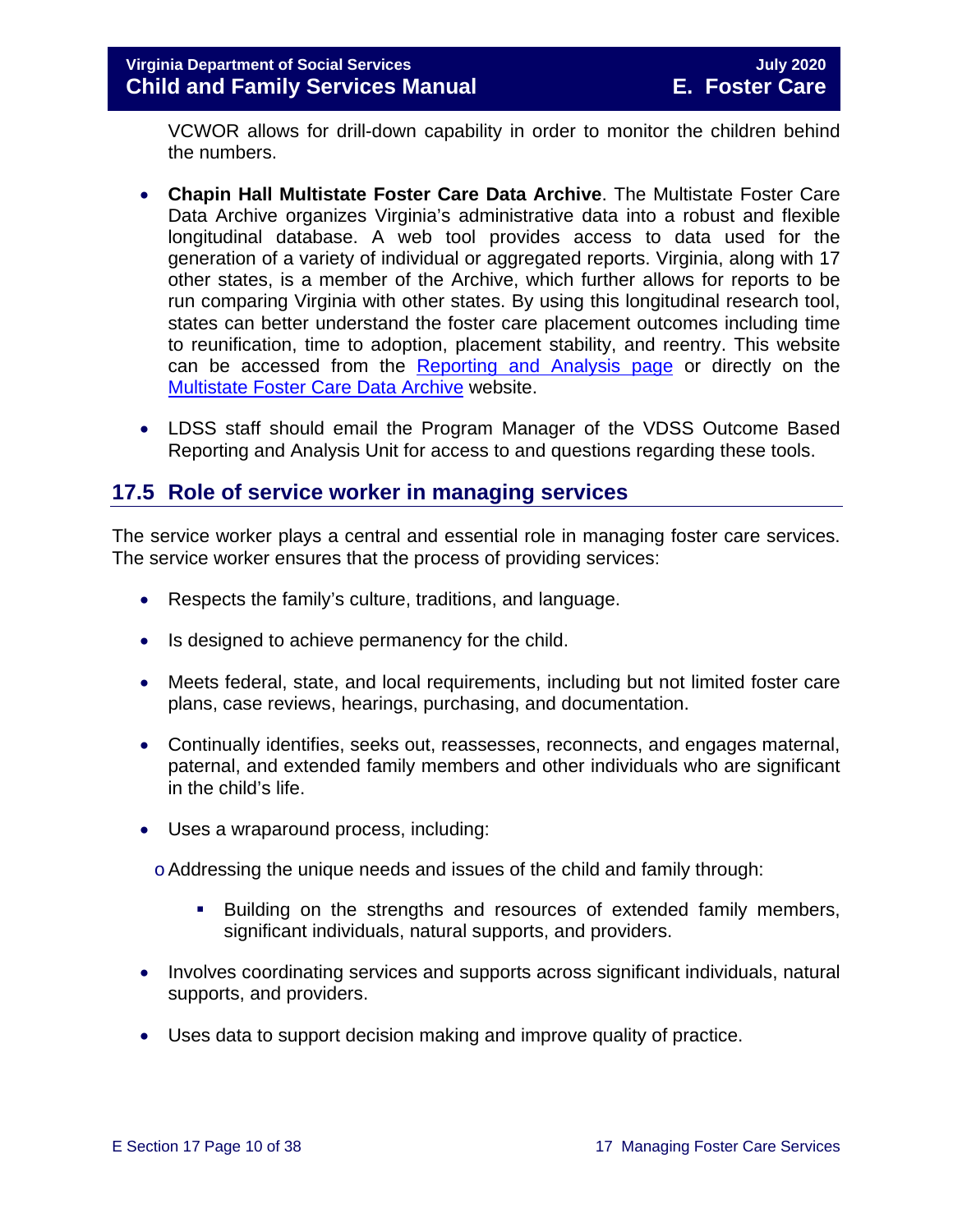- Involves consistent and regular communication with providers of direct services with the child and family to ensure consistent messages are being provided to the child, family, and providers.
- Is assessed regularly through frequent contacts with the child, family members, and service providers.
- Is flexible and responsive to meeting the changing needs, circumstances, and opportunities of the child, birth parents, and family members through eliminating, adjusting, and/or adding new services and supports as needed.
- Supports and builds the confidence of the child and family in their new or strengthened skills and resources.

## <span id="page-10-0"></span>**17.6 Caseload Standard**

Virginia's General Assembly passed legislation in 2019 (§ [63.2-913.1\)](https://law.lis.virginia.gov/vacode/title63.2/chapter9/section63.2-913.1/) requiring VDSS to establish a caseload standard limiting the number of foster care cases that can be assigned to each service worker. The caseload standard must be reviewed and updated annually on the basis of time and work necessary to effectively manage each foster care case.

Caseload size has a significant impact on achieving permanency. Not only do unmanageable caseloads impact the foster care cases directly, they also have significant secondary effects on worker retention and well-being.

The current caseload standard is 15 foster care cases maximum per foster care service worker. Each child in foster care is considered an individual foster care case.

## <span id="page-10-1"></span>**17.7 Reasonable efforts by LDSS**

Reasonable efforts shall consistently be made to achieve permanency for the child as quickly as possible. Services shall be provided to the child and all involved parties (e.g., birth parents, relatives, foster/adoptive parents, siblings, etc.) beginning at the initial contact with the child and family. When the goal is reunification, services to the birth parent or caretaker that begin prior to or at removal will ensure that the parent or caretaker has adequate time to remedy the conditions that brought the child into care.

Service workers shall document in the case file that reasonable efforts (e.g., assessment, service planning, and service provision) were made to prevent or eliminate the need to remove a child from his or her home and to reunify the family when temporary placement of the child occurs. Documented efforts shall include a diligent relative search and decisions made during Family Partnership Meetings (FPM) if such meetings were held (see [Section 2\)](https://fusion.dss.virginia.gov/Portals/%5bdfs%5d/Files/DFS%20Manuals/Foster%20Care%20Manuals/Foster%20Care%20Manual%2007-2020/Final%20Foster%20Care%20Manual%2007-2020/section_2_engaging_the_child_family_and_significant_adults.pdf).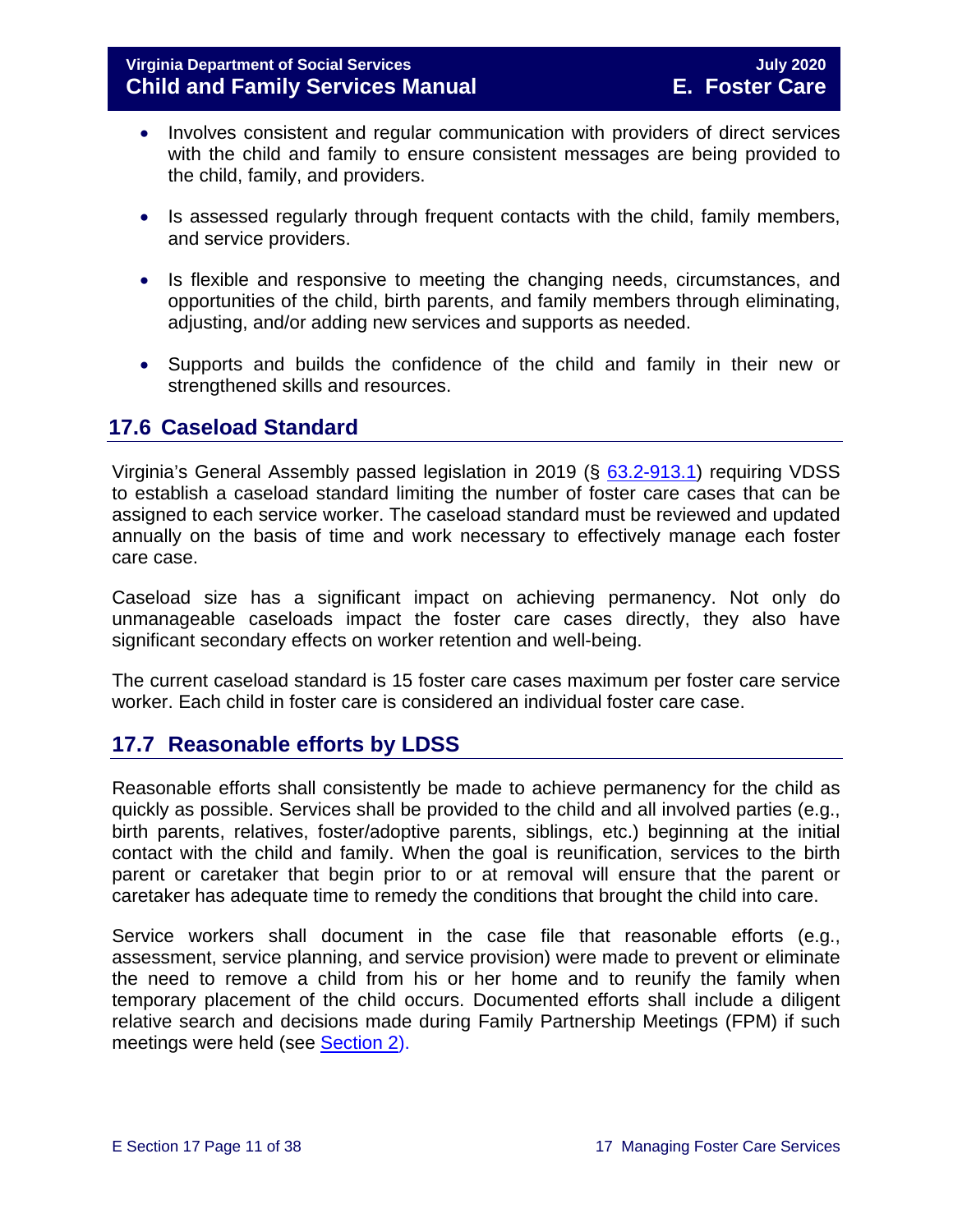## **Virginia Department of Social Services July 2020 Child and Family Services Manual E. Foster Care**

Once the decision is made that a child shall be placed outside the home, the service worker should begin planning for permanency and recommend the most appropriate placement resource that builds upon the strengths and addresses the needs of the child (see [Section 6\).](https://fusion.dss.virginia.gov/Portals/%5bdfs%5d/Files/DFS%20Manuals/Foster%20Care%20Manuals/Foster%20Care%20Manual%2007-2020/Final%20Foster%20Care%20Manual%2007-2020/section_6_placement_to_achieve_permanency.pdf) Children placed with relatives or other appropriate caregivers should receive counseling and other specified supports to minimize the trauma of separation from their family.

All reasonable steps shall be taken to place siblings together (see Section 6.4). When the child is separated from siblings, the service worker shall provide for frequent and regular visits and communication between siblings (see Section 6.4.5). Other family members and significant individuals to the child should be encouraged to connect and maintain involvement with the child, consistent with the child's safety, best interests, and personal desires (see [Section](https://fusion.dss.virginia.gov/Portals/%5bdfs%5d/Files/DFS%20Manuals/Foster%20Care%20Manuals/Foster%20Care%20Manual%2007-2020/Final%20Foster%20Care%20Manual%2007-2020/section_2_engaging_the_child_family_and_significant_adults.pdf#page=13) 2.6).

The child and family should be encouraged and supported in participating in a comprehensive assessment of their strengths and needs, including educational, developmental, health, dental, and mental/behavioral health assessments of the child (see [Section 5\)](https://fusion.dss.virginia.gov/Portals/%5bdfs%5d/Files/DFS%20Manuals/Foster%20Care%20Manuals/Foster%20Care%20Manual%2007-2020/Final%20Foster%20Care%20Manual%2007-2020/section_5_conducting_child_and_family_assessment.pdf). The complement of services and supports required to achieve the child's permanency goal and to meet the unique needs of the child and family should be provided in a timely manner, based on their assessed needs and their individually tailored service plan. Children in placement who exhibit behavior or mental health conditions should receive appropriate therapeutic services to ameliorate those conditions, helping the child to be able to function at the highest possible level.

Managing foster care services involves more than identifying and managing the array of services and providers. It also involves critical services to assist and support the family through the changes that service intervention requires. Early efforts to provide coordinated services among courts and public and private child welfare professionals will facilitate improved outcomes.

## <span id="page-11-0"></span>**17.7.1 Monthly supervisory conference**

Supervisory conferences provide the service worker with the benefit of an additional perspective on all aspects of a foster care case. Supervisory conferences may be held more frequently than monthly based on the skill of the service worker and the dynamics of the case. Supervision consists of two parts: task supervision where the goal is completing critical elements of the case, and solution-focused supervision which uses coaching to improve skills in specific areas of practice. The coaching conversation using the [Practice Profiles](https://fusion.dss.virginia.gov/Portals/%5Bdfs%5D/Files/Children%27s%20Services%20Practice%20Model/Practice%20Profiles%20%26%20Coaching/VDSSFamServ_Practice_ProfilesV12016.pdf) can be integrated into any supervision session. Use either the [Critical Activities Wheel](https://fusion.dss.virginia.gov/Portals/%5Bdfs%5D/Files/Children%27s%20Services%20Practice%20Model/Practice%20Profiles%20%26%20Coaching/Critical_Activities_Wheel.pdf) or the [Practice Profiles Self-](https://fusion.dss.virginia.gov/Portals/%5Bdfs%5D/Files/Children%27s%20Services%20Practice%20Model/Practice%20Profiles%20%26%20Coaching/Practice_Profiles_Self-Assessmentv2.pdf)[Assessment](https://fusion.dss.virginia.gov/Portals/%5Bdfs%5D/Files/Children%27s%20Services%20Practice%20Model/Practice%20Profiles%20%26%20Coaching/Practice_Profiles_Self-Assessmentv2.pdf) to partner with the service worker to identify specific sub-skills in the Practice Profiles. The Supervisor uses the Practice Profiles to balance the quality of case practice with requirements in guidance. Supervisory conferences shall be documented under the "Contacts" section of OASIS. The purpose of the supervisory conference is to discuss:

• The parent's progress on the service plan.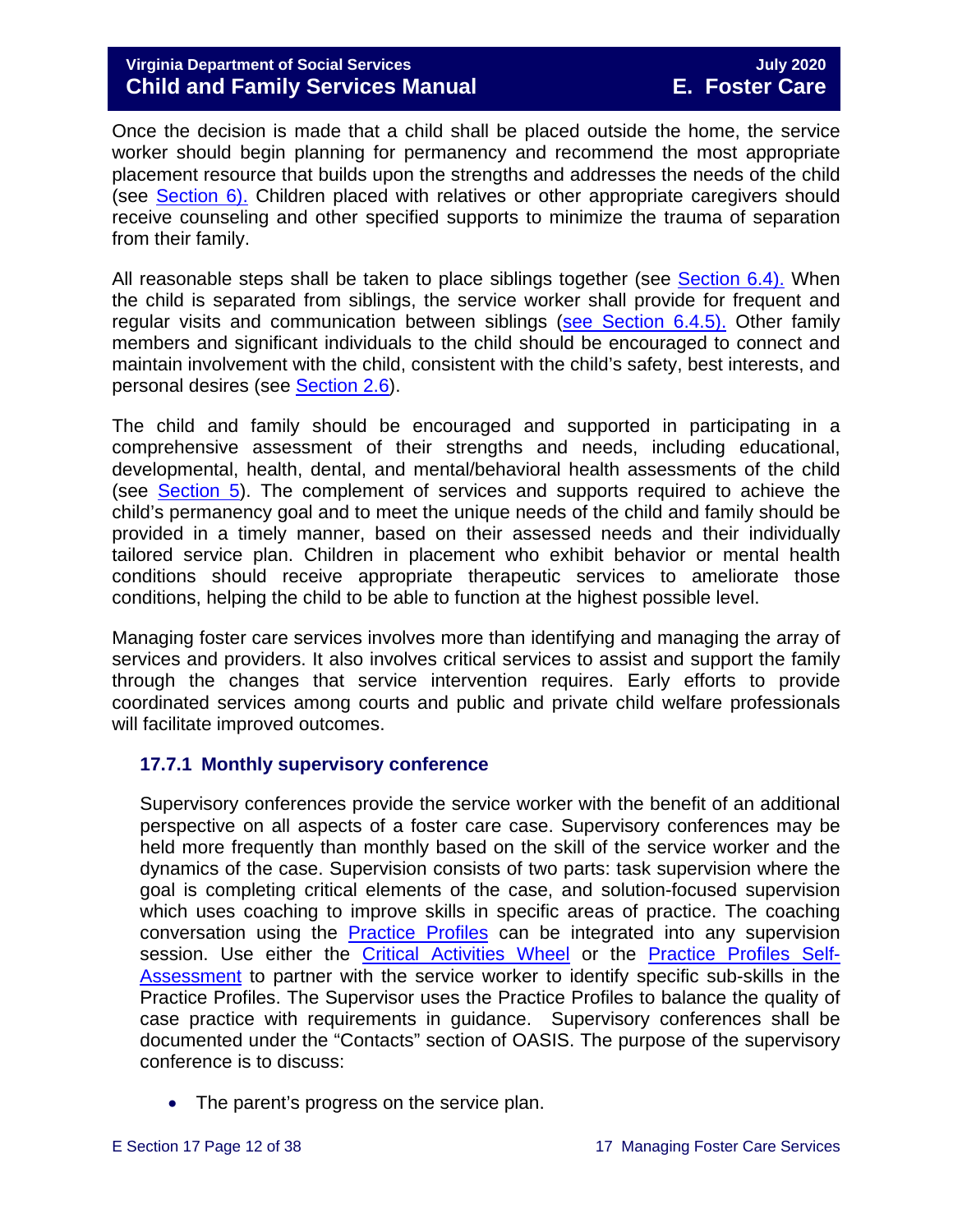- Dynamics including, but not limited to:
	- oAny clinical issues.
	- oThe child's well-being in placement.
	- oAdditional services needed by all individuals involved in the case.
	- o Changes to the service plan.
	- oPlans for achieving the permanency goal.
- Updates to the assessment regarding the family and the foster care. The family's potential for reunification.
- Whether services that have been provided by the LDSS are appropriate for supporting improvement or progress.

Critical decisions are made in consultation with the supervisor and should consider opinions and recommendations from the child, family, relatives, professionals, or others involved with the family. Decisions are to be documented in OASIS.

Although all decisions affecting children and families are important and should be discussed in supervision, the following decisions are identified as the most critical ones affecting children and families:

- Whether reunification remains a viable goal;
- The status of finding and involving any relatives in the plan for the child and family;
- When to begin trial visits;
- Whether to decrease or increase the frequency or the duration of parent and/or sibling visits with the child and whether the visits will be supervised;
- Whether to change a child's placement;
- Whether parental rights will be terminated and an alternate permanent home sought;
- Whether children will be placed apart from siblings who are also placed in substitute care; or
- Whether to petition the court to terminate LDSS custody.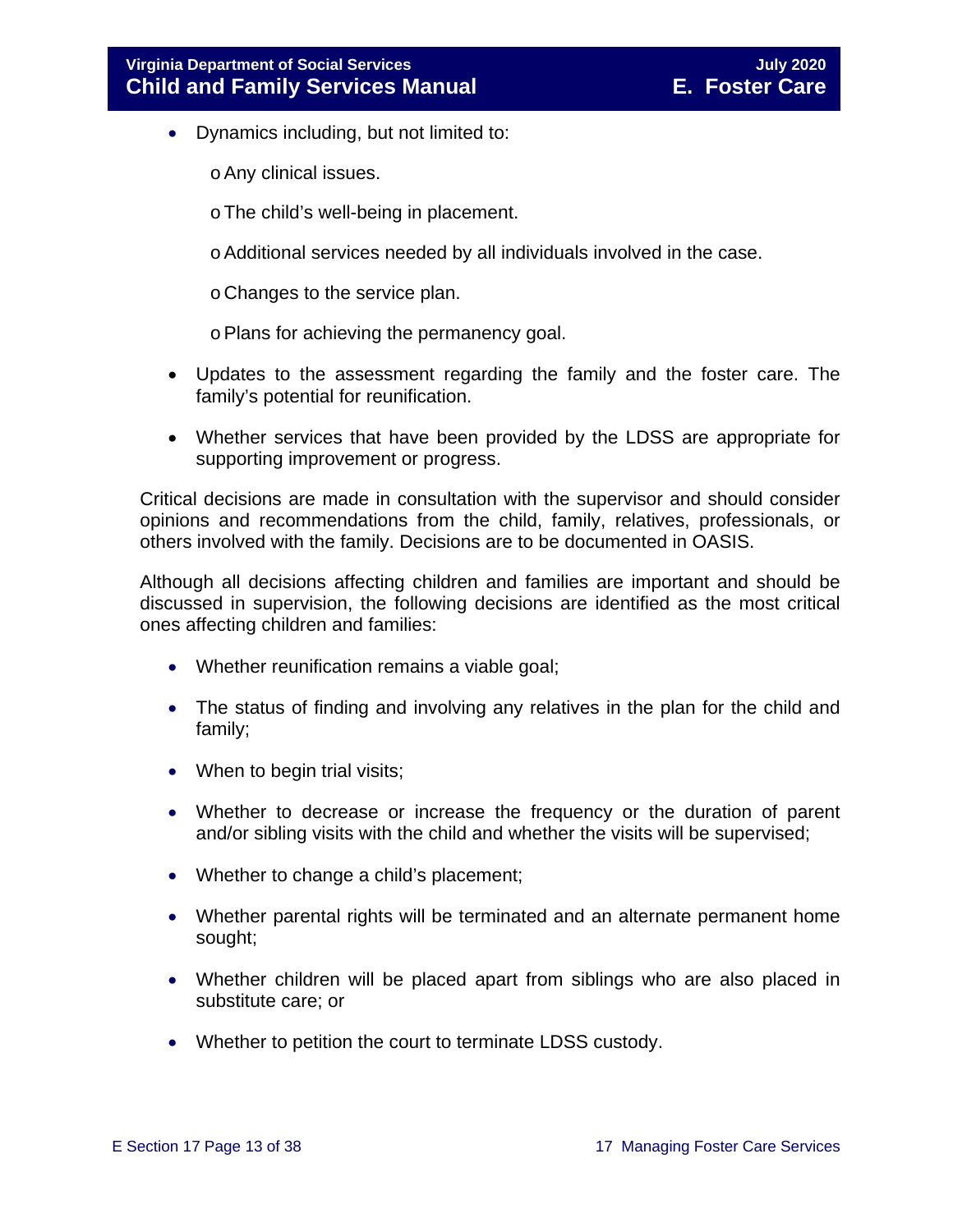## <span id="page-13-0"></span>**17.8 Ongoing visits with child**

## <span id="page-13-1"></span>**17.8.1 Purpose of visits**

Caseworker visits shall be well-planned and focused on issues pertinent and meaningful to case planning.

The focus of caseworker visits should be on the child's safety, well-being, and progress to permanency. Key elements to consider in the meaningfulness of such visits include:

- The stated purpose and function of the visit with goals and areas of exploration determined in advance of the visit.
- The child's age and developmental level and the best manner in which to communicate with the child.
- Who, in addition to the child, can provide information about the child and service plan goals and outcomes.
- The safety of the child's environment.
- Adequate time to discuss the child's, provider's, and family's case plan and the completion of actions necessary to support children and families in achieving the goals established in their plans. This includes a discussion of the performance by the LDSS in following through on assigned responsibilities.
- Examining changes in the child's, provider's, and family's circumstances on an ongoing basis.

See Home Visit [Guidance Tool](https://fusion.dss.virginia.gov/Portals/%5Bdfs%5D/Files/Foster%20Care/Job%20Aids%20%26%20Resources/Monthly%20Worker%20Visit%20Checklist.pdf) on the forms page in Fusion.

#### <span id="page-13-2"></span>**17.8.2 Approved caseworkers**

All children in foster care shall have a monthly face-to-face contact with an approved caseworker. The following individuals are considered approved caseworkers for the purpose of these contacts:

- The primary LDSS service worker.
- Other service workers (e.g., the supervisor, chief of services, LDSS director when appropriate) who attend case planning staffings for the child on an ongoing basis and are known by the child either through attendance at service planning meetings, family team meetings, or through other meetings, court, or administrative hearings or conferences.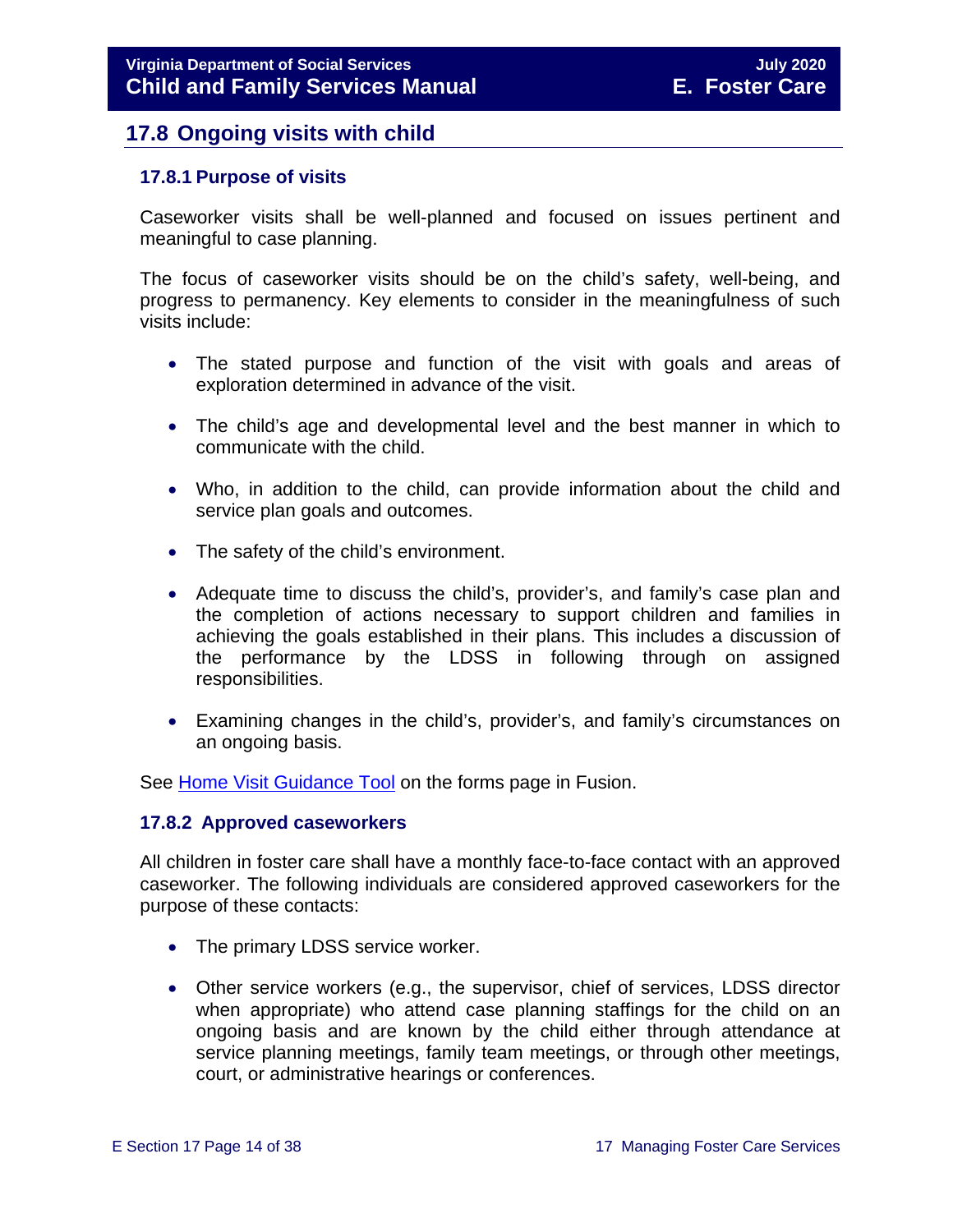- Case aides, volunteers, and Bachelor or Master's level student interns as long as they meet the criteria in the preceding bullet and are specifically assigned to provide ongoing assistance in a particular case.
- Children's Services Act (CSA) Coordinators may be considered caseworkers for the purpose of conducting face-to-face contacts.
- The workers in the agency in the receiving state authorized by the Interstate Compact to provide supervision for a child placed outside Virginia with relatives, in a foster home, or an adoptive home.

## <span id="page-14-0"></span>**17.8.3 Individuals not approved as caseworkers**

The following individuals may NOT be considered caseworkers for the purpose of conducting face-to-face contacts:

- Service workers who do not have the level of familiarity with the child and his plan for permanency as described above.
- Individuals (e.g., case aides, volunteers, student interns) providing general assistance (e.g., transporting clients, data entry, helping parents in job searches, assisting in preparing case materials for referral).
- Licensed Child Placing Agency or children's residential services staff.
- Court-Appointed Special Advocates.
- Other Family Assessment and Planning Team members.

## <span id="page-14-1"></span>**17.8.4 Frequency of visits**

## **17.8.4.1 In-state visits with child under age 18 and young adults over 18 in the Fostering Futures Program**

A caseworker shall have a monthly face-to-face visit with the child, including those youth in independent living arrangements, in the child's home or placement if the youth is under age 18. A caseworker shall also have a monthly face-to-face visit with the young adult who is over the age of 18 and in the Fostering Futures Program. When courtesy supervision is provided by another agency, that agency is responsible for the face-to-face visits.

## **17.8.4.2 Visits and contacts with youth 18-21 who turned 18 prior to July 1, 2016**

If the youth is age 18 and over, there shall be face-to-face visits between the youth and the LDSS caseworker preferably monthly but at least quarterly. At least once every three months the visit shall be in the residence of the child.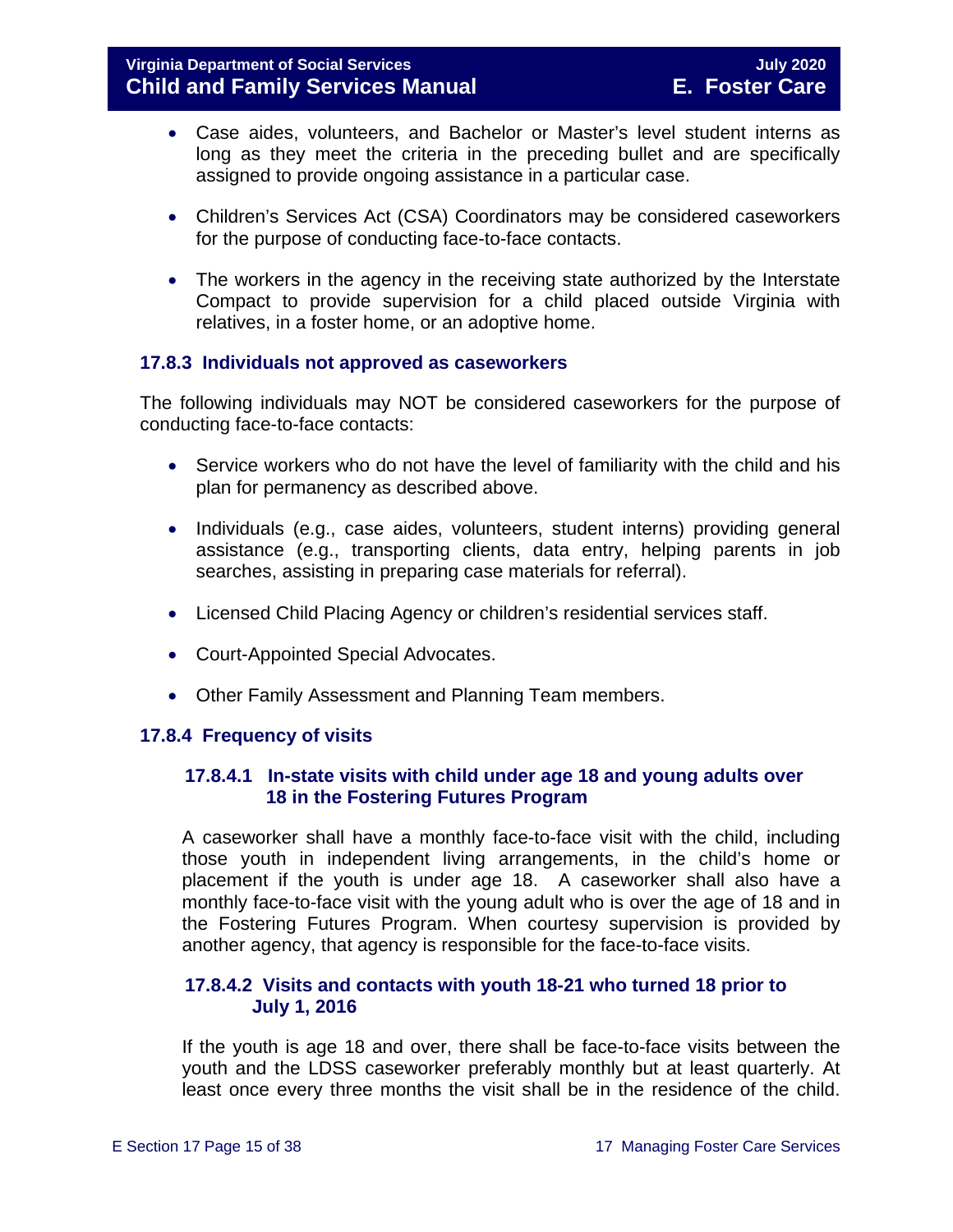The needs of the youth should determine the frequency of visits beyond the minimum requirements.

Some type of contact with the youth age 18 and over, such as a phone call or email, shall be made on a monthly basis.

## **17.8.4.3 Out-of-state visits**

A caseworker shall have a face-to-face visit with the child in an out-of-state placement at least monthly where more than half of the visits occur in the child's place of residence.

Ongoing visits with a child placed outside Virginia with relatives, in a foster home, or an adoptive home will be made by the agency in the receiving state authorized by the Interstate Compact to provide supervision. Additional information regarding the placement of children outside Virginia is included in Sections 6.16.5 and 6.17.3.

Caseworker visits for children placed out-of-state must begin when the child is placed pursuant to the approval of the placement by the ICPC office in the receiving state. It is the responsibility of the sending state to provide the receiving state with the Form 100B, documenting the date of the child's placement with the approved resource. Supervision shall be initiated promptly upon the receiving state agency's receipt of the 100B. However, in accordance with **ICPC** Regulation NO. 11, the receiving state can and should begin supervision **prior to** the receipt of the 100B if the receiving state has been informed by other means that the child has been placed.

ICPC does not apply to young adults over the age of 18. Please see [section 14](https://fusion.dss.virginia.gov/Portals/%5bdfs%5d/Files/DFS%20Manuals/Foster%20Care%20Manuals/Foster%20Care%20Manual%2007-2020/Final%20Foster%20Care%20Manual%2007-2020/Section_14_Fostering_Futures.pdf) for information regarding visitation with Fostering Futures participants who live out of state.

See ICPC policy governing supervision of youth in out-of-state placements (Vol. [VII, Section III, Chapter](https://fusion.dss.virginia.gov/Portals/%5Bdfs%5D/Files/ICPC%20and%20ICAMA/procedures.pdf) E).

#### <span id="page-15-0"></span>**17.8.5 Criteria constituting a monthly face-to-face contact**

Monthly face-to-face contacts shall:

• Occur within each and every calendar month. If a child is seen twice in one calendar month (e.g., July 1 and July 31), but not in another calendar month (e.g., August), the child is not considered to have been seen each and every calendar month. As a result, the child remains in the overall count of children who should be visited but since he was not seen each and every calendar month, all face-to-face contacts made with this child are omitted from the overall state percentage of visits.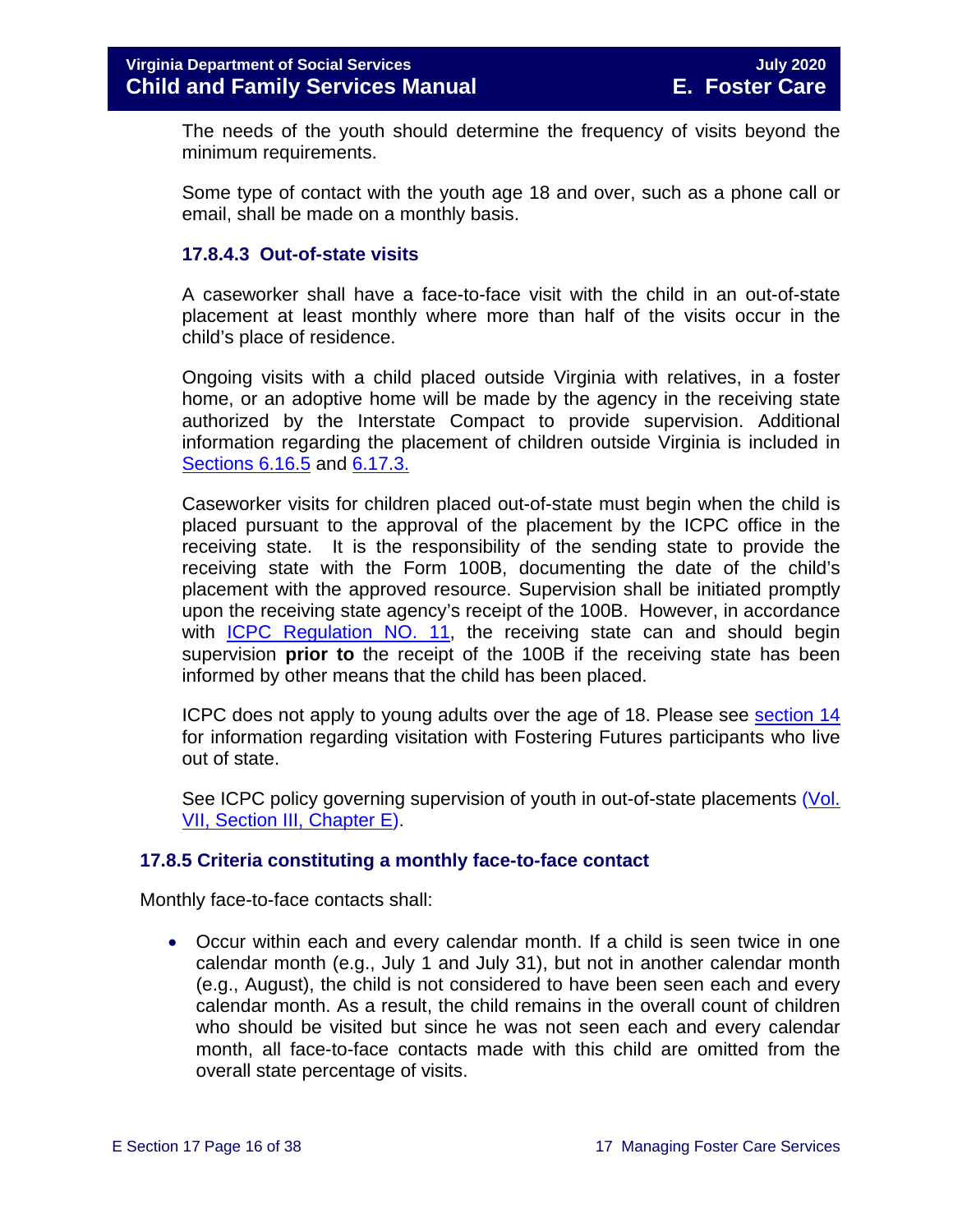- Be face-to-face. Only contacts made where the caseworker actually sees the child in person may be counted and visits shall be well-planned, focused, and meaningful.
- Occur in the child's place of residence more than 50 percent of the time. "Place of residence" means where the child is placed or is living and includes:
	- oFoster homes.
	- oGroup homes.
	- o Residential facilities.
	- oThe child's home when the child is on a trial home visit for the entire month.
	- o May include a medical or psychiatric hospital when the child remains in the placement and care of the LDSS.
- Include one-on-one time with the child. This provides the opportunity for the service worker to assess the child's safety, the opportunity for the child to share any concerns he may have, and for the child to be to provide input in his permanency plan.

## <span id="page-16-0"></span>**17.8.6 Visits with children in residential facilities**

Onsite monthly visits are required for children placed in residential facilities. When a child is placed out-of-state, arrangements may be made with a worker in the other state to conduct the visit. A worker shall have a face-to-face visit with the child, including those youth in independent living situations, at least monthly. Over half of the visits shall occur in the child's place of residence.

If there is suspicion of a licensing violation in any Virginia public or private facility serving children, hospital, treatment, or rehabilitation center, the appropriate licensing authority should be notified. Website locations for the licensing authorities in Virginia are listed below:

- [Virginia Department of Behavioral Health and Development Services'](http://www.dbhds.virginia.gov/professionals-and-service-providers/licensing)  [Licensed Provider Search.](http://www.dbhds.virginia.gov/professionals-and-service-providers/licensing)
- [Board of Juvenile Justice's List of Regulated Residential Programs.](http://www.djj.virginia.gov/pages/about-djj/djj-board.htm)
- [VDSS' Search for A Children's Residential Facility.](http://www.dss.virginia.gov/facility/search/crf.cgi)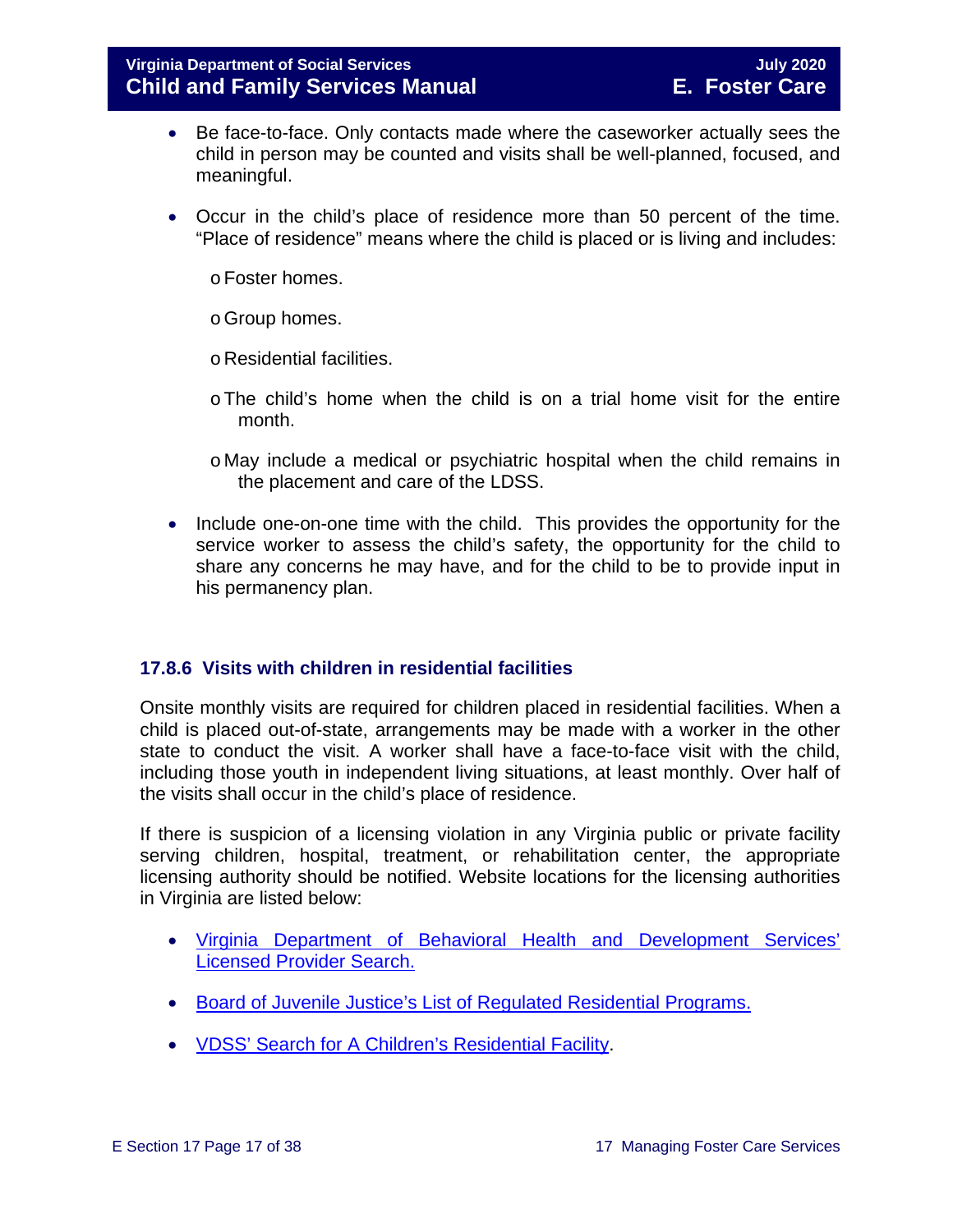If the agency is located outside of Virginia, the appropriate state's Child Abuse Hotline can be found by contacting the Childhelp National Child Abuse Hotline at 1- 800-4-A-CHILD.

If a situation in an in-state or out-of-state facility warrants a child protective service abuse and neglect complaint, the complaint should be filed through normal reporting channels.

## <span id="page-17-0"></span>**17.8.7 Recording caseworker contacts in OASIS**

Face-to-face contacts shall be entered into OASIS **immediately but no later than 30 days** following the contact. On the "Case/Collateral Contact Information" screen, service workers shall complete the following:

- In the "Type/Location" field, select the appropriate type of "Face-to-Face" contact that occurred. On the current OASIS Contact Types pick list, the following options are to be used:
	- o"Face-to-Face" (Child's Current Place of Residence) shall always be selected for all contacts that occur in the child's place of residence including the foster home, group home, residential facility, or independent living arrangement. No other selection from the pick list should be made if the contact occurred in the child's designated place of residence.
	- o"Face-to-Face" (Home) shall only be selected when the contact occurs in the child's home (i.e., the home where the child is to be reunified with the adults from whom he was removed) and only when the child is on a trial home visit.
	- o"Face-to-Face" (Court), "Face-to-Face" (DSS office), "Face-to-Face" (Child Care Provider), "Face-to-Face" (School) shall be selected when appropriate.
	- o "Face-to-Face" (Residential Facility) shall only be selected if the worker contact occurs with the child while the child is on a pre-placement visit to the residential or group home site.
	- o"Face-to-Face" (Other) should ONLY be selected when the place of the visit is not already included in the items noted above (e.g., contact at the Virginia Youth Advisory Council conference; contact at a friend's house).
- Complete the date and time of the contact.
- Under "Purpose," select "worker visit" along with any other pick list item that applies.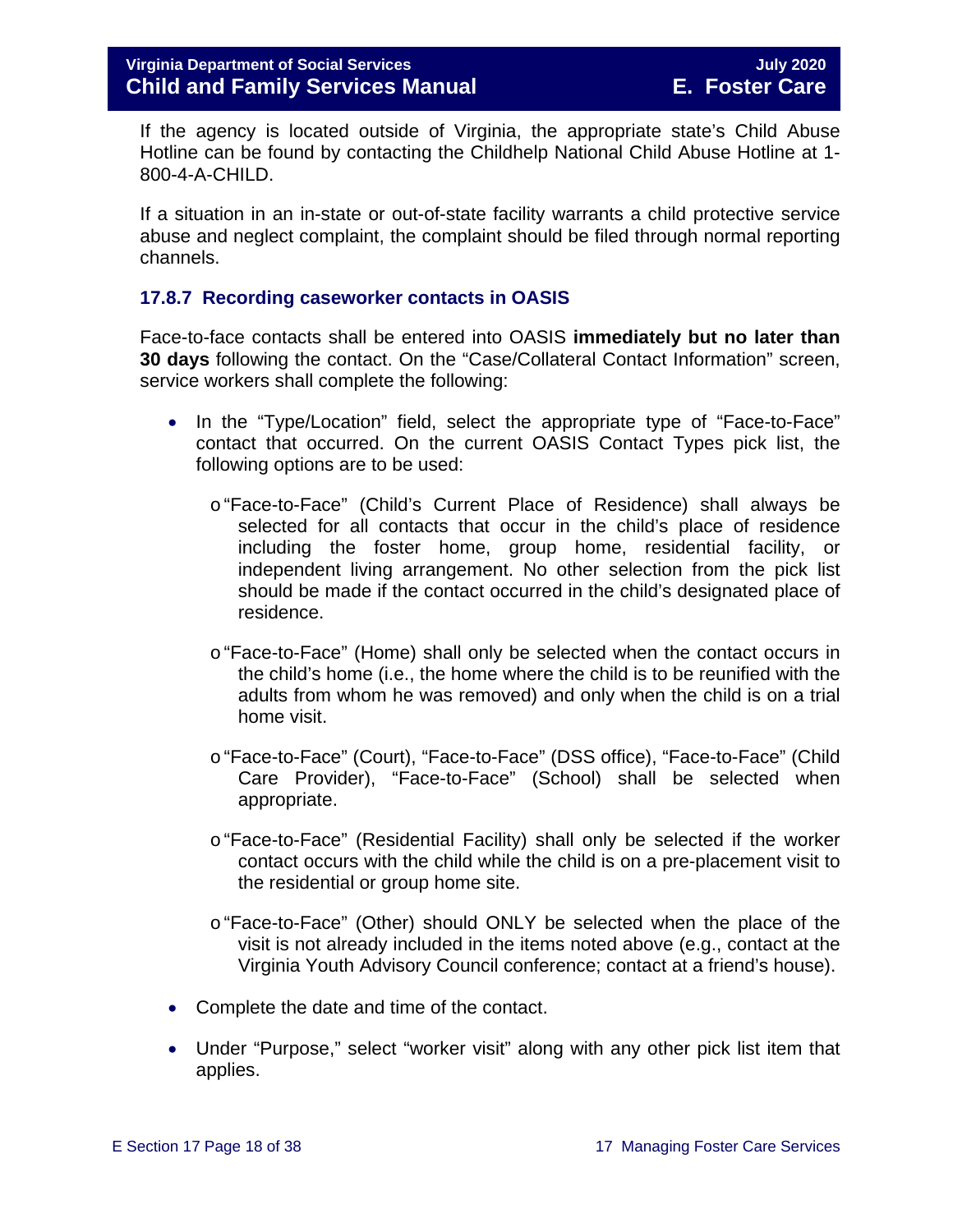• In the "Comments" text field, summarize the information necessary to communicate that the contact was meaningful. Information specific to the child's safety, well-being, and efforts to achieve permanency should be included in the comments section.

**Thirty days following implementation of the mobility application, the service worker will be required to enter and update all case narrative and data in OASIS within five (5) business days moving forward.** 

## <span id="page-18-0"></span>**17.9 Child Protective Services (CPS) reporting**

## <span id="page-18-1"></span>**17.9.1 Responsibility to report**

Any person employed in a LDSS who suspects a child has been abused or neglected in a foster care placement shall report the matter immediately to the LDSS where the child resides or the state's Child Protective Services hotline at 1-800-552- 7096 (§ [63.2-1509\)](https://law.lis.virginia.go/vacode/63.2-1509/).

The Code of Virginia requires that any person 18 years of age or older associated with or employed by a public or private organization responsible for the care, custody or control of children shall be a mandated reporter of suspected child abuse or neglect. This includes all foster and adoptive, and respite families.

## <span id="page-18-2"></span>**17.9.2 Investigating the CPS report**

A CPS worker in the locality which assumes jurisdiction of a valid report shall be responsible for conducting the investigation. The foster care service worker shall cooperate with the CPS investigation and be kept informed and involved in any decision to remove the child. The LDSS holding custody or having placed the child, if different from the agency of the child's residence, shall be notified of the report of abuse or neglect.

## <span id="page-18-3"></span>**17.10 Working with birth parents**

The relationship and frequency of direct contact between the service worker and the family plays a critical role in achieving timely permanence for the child. Keeping the same service worker involved with the family over time, whenever possible, helps provide stability and continuity in services for the child and family.

Service workers should establish frequent and regular face-to-face contacts with birth parents to build a trusting relationship that can serve to facilitate progress and support of the parent in achieving the goals for the child and family. For cases with the goal of reunification, the service worker shall have face-to-face contact with the birth parents or prior custodians a minimum of once every two months and at every critical decisionmaking point throughout the case  $(\frac{6}{9} 63.2 - 906)$ . Contact should be no less than monthly. Telephone contacts, emails, and other forms of indirect contact also serve to strengthen the worker-parent relationship.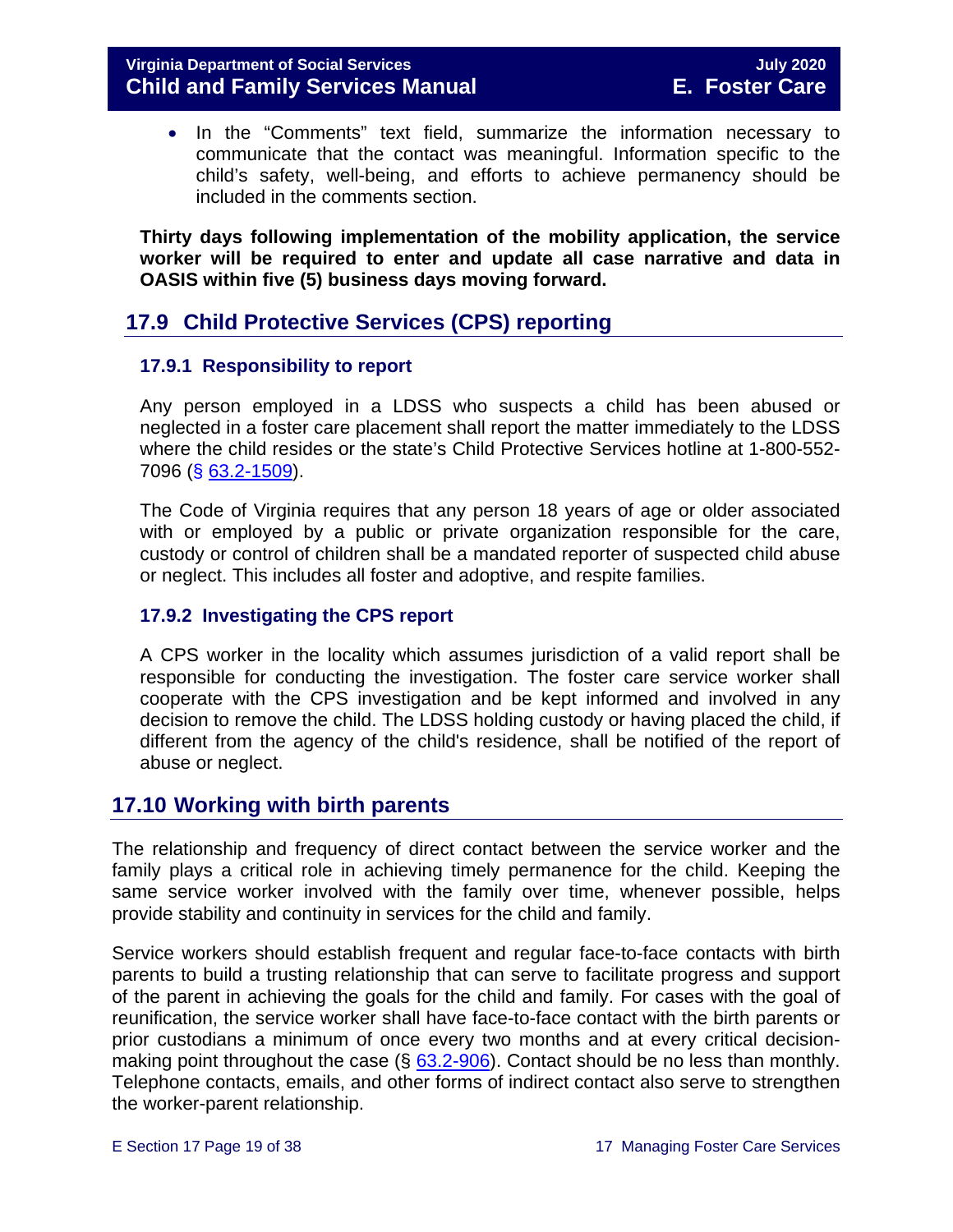These contacts afford an opportunity for the service worker to:

- Discuss the child and family's progress regarding the service plan goals.
- Discuss the parents' goals and plans for the child returning home.
- Address any barriers or challenges to reunification.
- Develop additional plans for how the parents will access and use other support systems once the child returns home.

## <span id="page-19-0"></span>**17.11 Working with foster parents and providers**

As team members, foster parents and providers:

- Should be contacted as often as needed but at least monthly.
- Shall participate in meetings related to service planning for a child in the home or placement.
- Shall be given all reasonably ascertainable background, medical, and psychological records of the child including information as to whether the child was the subject of an investigation as the perpetrator of sexual abuse  $(\S$  63.2-[900\)](https://law.lis.virginia.gov/vacode/title63.2/chapter9/section63.2-900/), and shall keep this information confidential. They shall be given the Foster Care Plan, including Part B, and educational and medical information about the child.
- Shall be asked to gather mementoes (report cards, pictures, awards, etc.) that will go with the child when he leaves or may be utilized in preparation of a life book. Life Books help children and youth develop and sustain a culturally sensitive, positive identity through identifying, maintaining, and building a history of memories and connections. All children and youth should have a life book that belongs to them and accompanies them through the course of their involvement in foster care. See [Section 9.5.3](https://fusion.dss.virginia.gov/Portals/%5bdfs%5d/Files/DFS%20Manuals/Foster%20Care%20Manuals/Foster%20Care%20Manual%2007-2020/Final%20Foster%20Care%20Manual%2007-2020/section_9_achieving_permanency_goal_adoption.pdf#page=18) for information on life books, including best practice guidance on creating and maintaining life books.
- Shall be given notice, whenever possible, as specified in family foster care placement agreement, when a change in placement is to occur.

As stated above, foster parents and providers shall participate in meetings related to service planning and be given notice, whenever possible, when a change in placement is to occur. As placement change is a critical decision point, the service worker is required to hold an FPM when a change in placement is planned (Section  $2.9, 6.5$  $2.9, 6.5$ , and  $6.10$ ). The input and engagement of foster parents and providers in making placement decisions is vital to ensuring placement stability. When indicators of a possible placement disruption are observed, service workers should schedule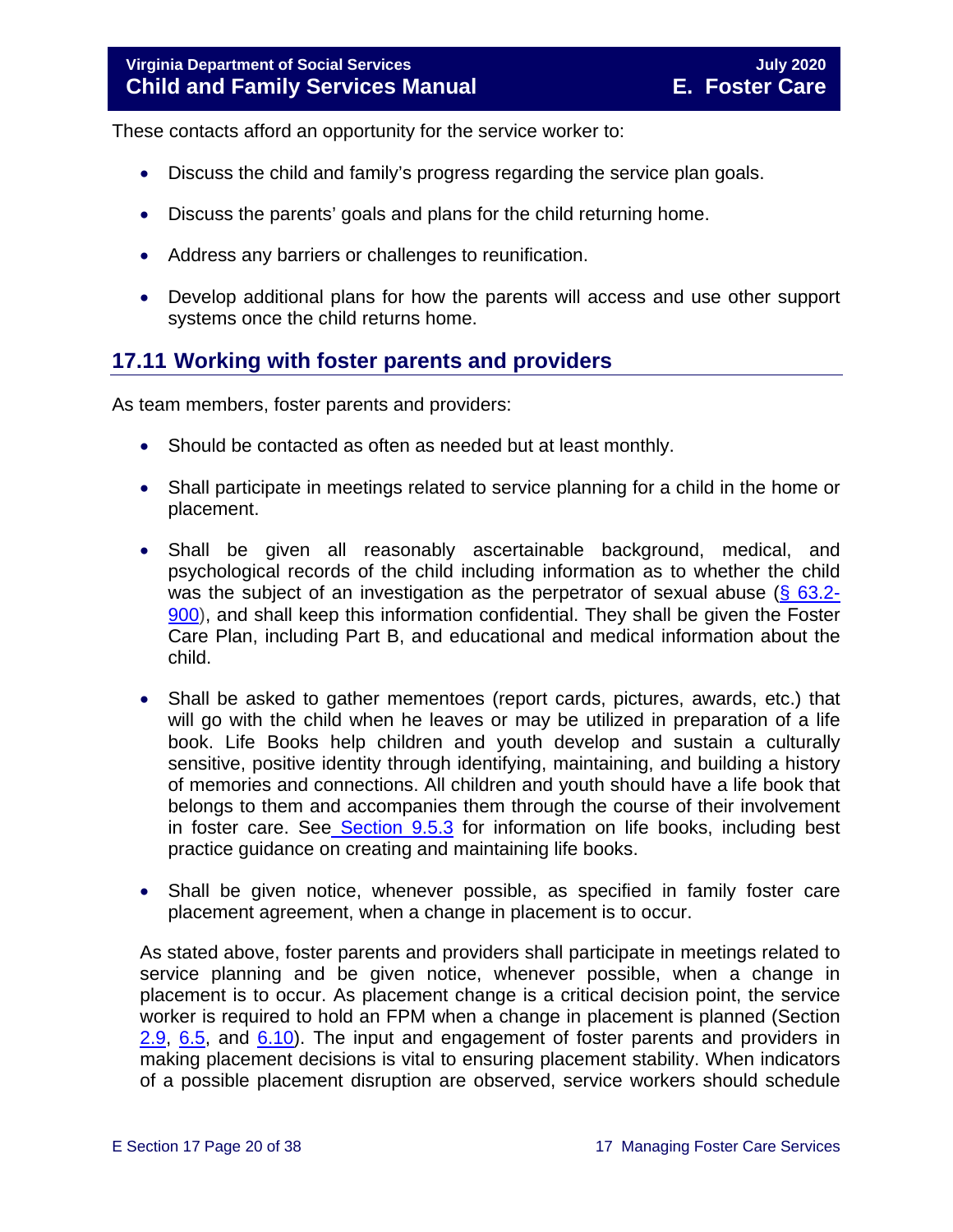an FPM as quickly as possible to explore all possible options to support placement stability.

## <span id="page-20-0"></span>**17.11.1 Foster Parent Dispute Resolution**

Foster parents have a right to file a complaint regarding alleged violations of collaboration, communication, access, and transparency between the local boards and LCPAs and the foster parents.

Prior to filing a formal complaint, the foster parent shall contact the service worker assigned to the foster home and provide a description of the alleged violation. For LDSS approved homes, this would be the family recruitment service worker assigned to the home. For LCPA approved homes, this would be the foster care service worker for the child in foster care. The service worker shall respond within five business days and explain any corrective action to be taken in response to the foster parent's complaint. If the foster parent and service worker are unable to informally resolve the complaint, the foster parent may file a written complaint through the dispute resolution process with the foster care supervisor or designee. The supervisor shall respond to the complaint within five business days with the findings regarding the alleged violation and any correction action that will be taken.

If the foster parent disagrees with the supervisor's response, the foster parent may appeal the resolution to the local director by filing a written notice of appeal. The appeal shall include a description of the alleged violation, and a copy of the foster care supervisor's report. The director shall hold a meeting with all the parties within seven business days to determine the validity of the alleged violation and the appropriateness of the response from the service worker and supervisor. A summary of the meeting shall be documented by the service worker after approval by the foster care supervisor. The director shall issue written documentation of findings to all parties, and when applicable, recommendations for corrective actions.

## <span id="page-20-1"></span>**17.12 Referring children to Family Assessment and Planning Team (FAPT)**

When serving as case manager for a FAPT case, the service worker is responsible for:

- Providing information to the FAPT to be used in updating and revising the Individual Family Service Plan (IFSP) and/or the Foster Care Plan.
- Notifying the child, birth parent(s), family members, and foster parents in advance of the location and time for all FAPT meetings, as appropriate.
- Engaging the child, family, and foster and adoptive parents in the FAPT process to help assess, plan, and implement services. These individuals have the right and should be encouraged and supported to either speak at the meetings or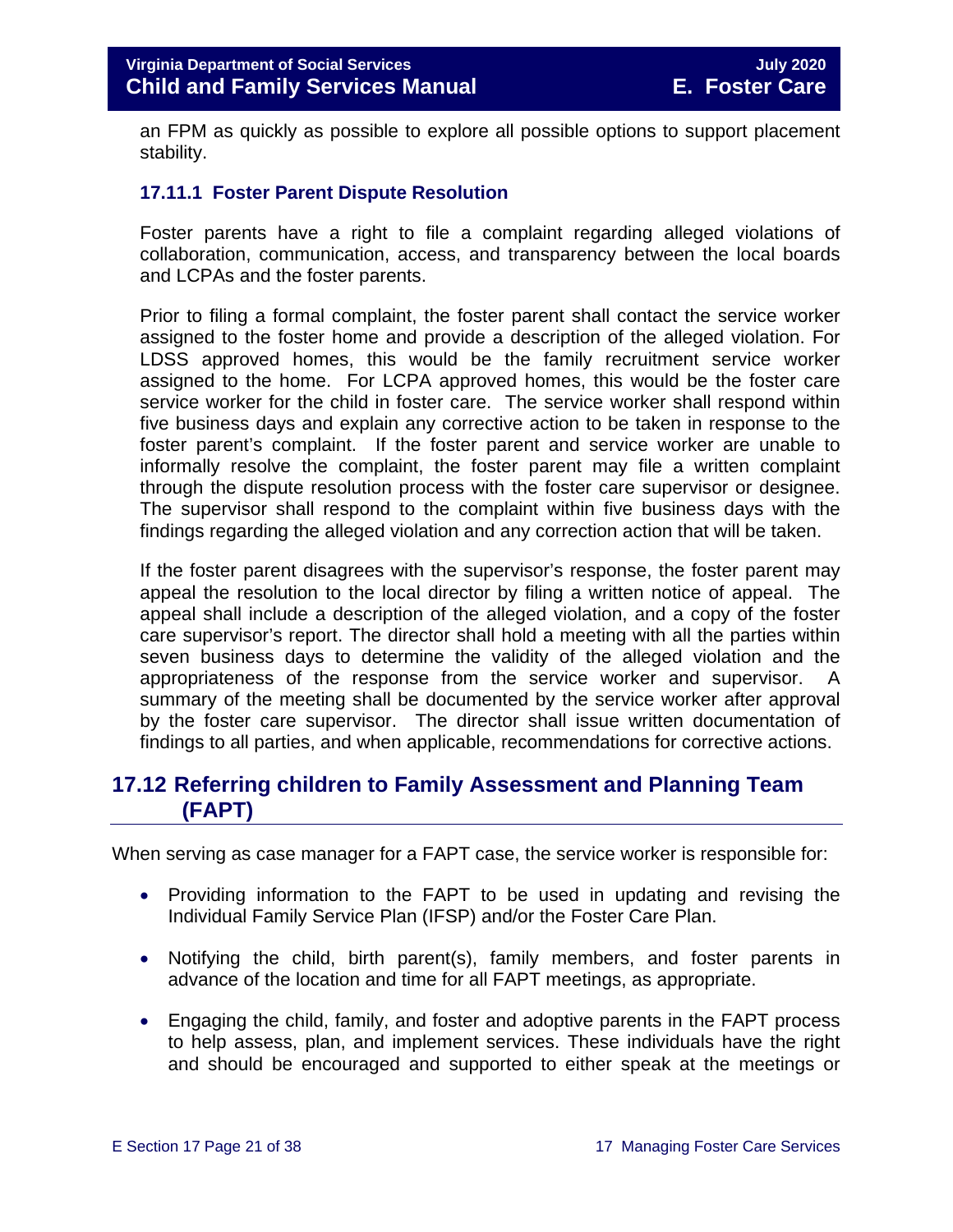submit written recommendations. The FAPT shall consider their opinions in developing the service plan.

- Participating in all FAPT reviews, and encouraging the parent(s) to participate in FAPT reviews.
- Complying with local and state CSA policies and procedures.

## <span id="page-21-0"></span>**17.13 Missing children or youth from foster care**

Child welfare is charged with ensuring that children exit foster care to a safe, permanent family. This charge is supported by an agency's capacity to manage instances in which children and youth in the agency's custody may be missing or runaway from a foster care placement. Missing foster care children/youth may be defined as those who have either left voluntarily (runaways) or involuntary (abduction or lost), and cannot be accounted for by the agency responsible for their care and placement.

Each LDSS should have a plan specific to their community and in collaboration with local law enforcement utilizing the recommendations in this section. (See the [National](http://www.missingkids.com/MissingChild)  [Center for Missing and Exploited Children](http://www.missingkids.com/MissingChild) and its [checklist](http://www.missingkids.com/content/dam/missingkids/pdfs/publications/nc198.pdf) of actions to take in the initial stages of a missing child or youth.)

All activities undertaken to locate children and youth missing from foster care should be clearly and completely documented in OASIS.

## <span id="page-21-1"></span>**17.13.1 Notification to law enforcement and the National Center for Missing and Exploited Children**

The LDSS shall provide immediate verbal notification to the appropriate local law enforcement agency and National Center for Missing and Exploited Children (NCMEC) within 24 hours upon receiving information on any child that is missing or who is running from care. The LDSS should follow up by sending subsequent written notification within 48 hours or as required by law enforcement protocol. The LDSS should ask law enforcement to enter information about the child into the FBI's National Crime Information Center (NCIC) database which includes information on missing persons.

Once a report is filed with law enforcement, the LDSS shall contact the NCMEC at 1- 800-843-5678. NCMEC can only accept reports from the legal guardian. See [section](#page-21-0)  [17.13](#page-21-0) for additional information regarding required activities during the initial stages of a missing child or youth.

Information to be shared with law enforcement and the NCMEC (as appropriate) includes:

• Biographical information and photographs.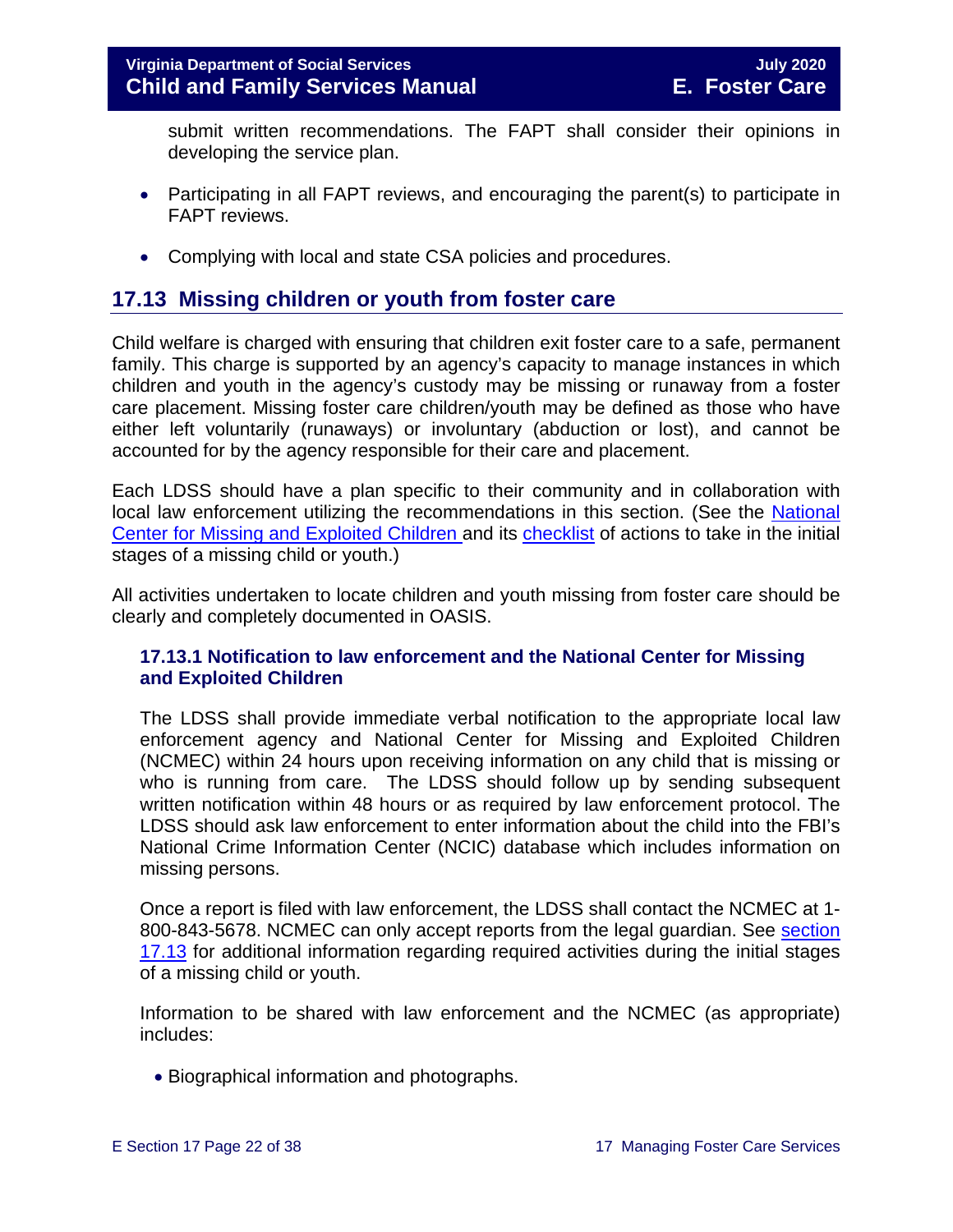- Names and addresses of friends, relatives, present and former foster parents and placement staff, and acquaintances.
- Suspected destinations.
- Prior disappearances and outcome.

Other information regarding special circumstances that should be highlighted in communications with law enforcement officials may include, but are not limited to:

- Child younger than 13 years of age.
- Child or youth intellectually disabled.
- Child or youth that is drug dependent, including prescribed medication and/or illegal substances and if the dependency is life-threatening.
- Child or youth missing more than 24 hours before being reported to law enforcement.
- Child or youth believed to be in a life-threatening situation.
- Child or youth believed to be in the company of adults who may endanger his safety.
- Other circumstances involved in the disappearance that would cause a reasonable person to conclude that the child or youth may be considered "at imminent risk".

If the worker believes that a child or youth has unwillingly left the foster care placement or has been removed by an unauthorized person, the worker should request that the child be placed on the Amber Alert System when making the report to law enforcement. The local law enforcement officials will determine if Amber Alert criteria are met and will activate the network when appropriate.

#### <span id="page-22-0"></span>**17.13.2 Notification to other key partners**

When a child or youth has runaway or is discovered to be missing from the foster care placement and the child or youth's whereabouts are unknown, the service worker should provide:

- Immediate verbal notification to:
	- o The parents unless the parents cannot be found or have had their parental rights terminated.
	- o The child's or youth's guardian ad litem (GAL).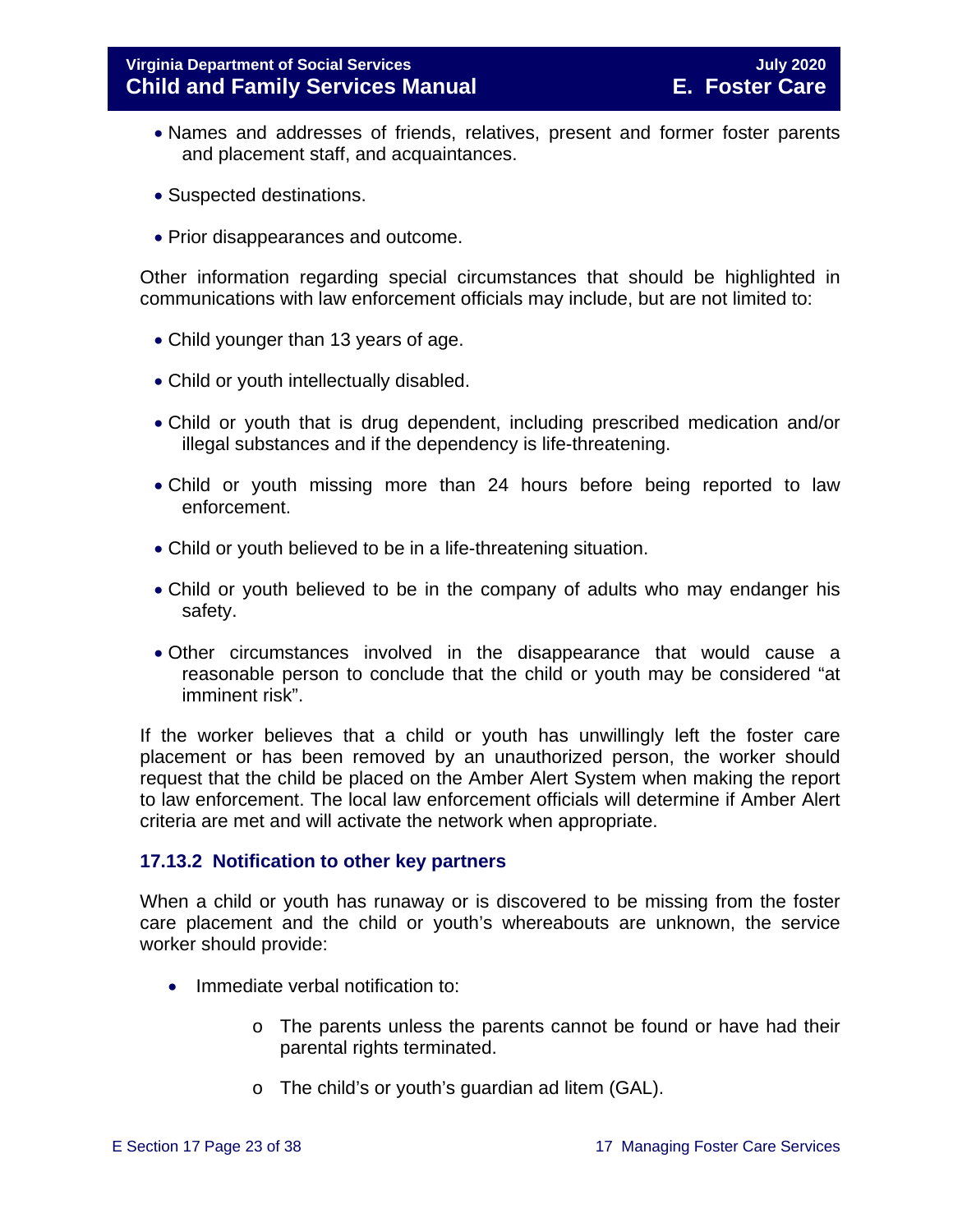- Notification within 24 hours, or as soon as possible, of the disappearance to:
	- o Family members.
	- o Service providers.
	- o Other appropriate persons.

The service worker should discuss with all parties the collaborative efforts they can all take to locate the child or youth.

## <span id="page-23-0"></span>**17.13.3 Continued efforts to locate**

The service worker shall continue to make efforts to locate the child or youth each month that the child or youth remains missing or on runaway status. See the [NCMEC](http://www.missingkids.com/MissingChild) and its [checklist](http://www.missingkids.com/content/dam/missingkids/pdfs/publications/nc198.pdf) of actions to take in the initial stages of a missing child or youth. Youth usually run from or to something. Data shows most youth run to friends, family, or the streets. It is very important to know who and how to contact their friends or family. It is also very important to be aware of the youth's hangouts and activities.

Efforts to locate the child or youth shall include, but are not limited to, contacting:

- Law enforcement.
- Birth parents, family members, and relatives.
- Former caregivers.
- Other agencies that may be providing services.
- The [National Center for Missing and Exploited Children](http://www.missingkids.com/MissingChild) at 1-800-843-5678.

Efforts should also be made to track the child or youth's activities via Facebook or other social media sites. It will be necessary to work with the police or the National Center for Missing and Exploited Children to obtain access to restricted pages.

The case of a missing child or youth should be staffed on a quarterly basis with a supervisor to ensure that efforts made to locate the child or youth have been sufficient and no other actions are needed.

When information regarding the possible location of a missing child or youth is received, the service worker should staff immediately with a supervisor to assess the most appropriate course of action to secure the child's safety.

All activities taken to locate children and youth missing from foster care should be clearly and completely documented in OASIS.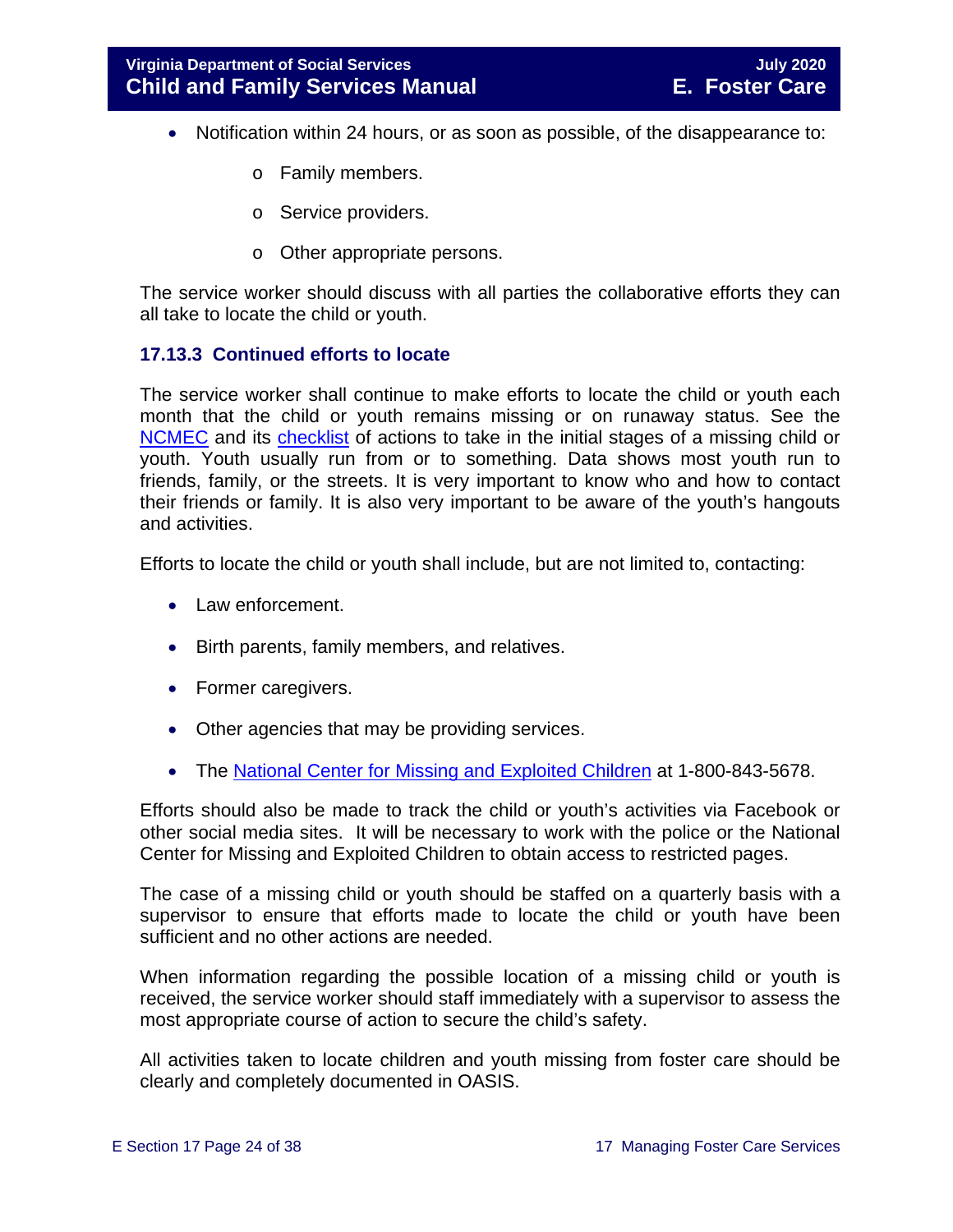#### <span id="page-24-0"></span>**17.13.4 When missing child or youth returns**

When the child returns to the foster care placement after being reported to law enforcement as a runaway or missing person, the service worker should ensure that appropriate law enforcement are notified immediately, but no later than 24 hours after the service worker was notified, of the child or youth's return. When the child or youth had been placed on the Amber Alert system, the service should notify law enforcement within one hour of the child or youth's return, consistent with the protocol established by local law enforcement.

Parents and the GAL should be notified as soon as possible after the service worker has been notified of the child's return.

Other parties notified of the runaway or missing status of the child should be notified of the child or youth's return within 24 hours but no later than 48 hours of the child or youth's return.

#### <span id="page-24-1"></span>**17.13.5 Discussing run away episode with child or youth**

Engaging the youth is essential when they return. It is important for the youth to feel welcome, supported, and cared about. Their immediate needs should be met. The worker should always talk to a youth about a run episode. The main focus of the discussion is to determine if the youth is okay and to gather enough information to develop a plan to help the youth not to want to run in the future. Remember to focus on a solution and be nurturing. The information obtained in this process may prevent a future run and help the service worker develop targeted information.

Some questions to ask may include:

- Are you ok?
- Do you need any supports, services, medical attention?
- What do you need right now to feel safe?
- Is there anything I can do to make it easier to stay?
- Was there anything that would have changed your mind to keep from running?
- What did you hope to happen when you left?
- Did you have a plan on how to take care of yourself and did it work out?

 $\circ$  This question may help lead to where they ran to, what they did, who they contacted, and what happened to them on the run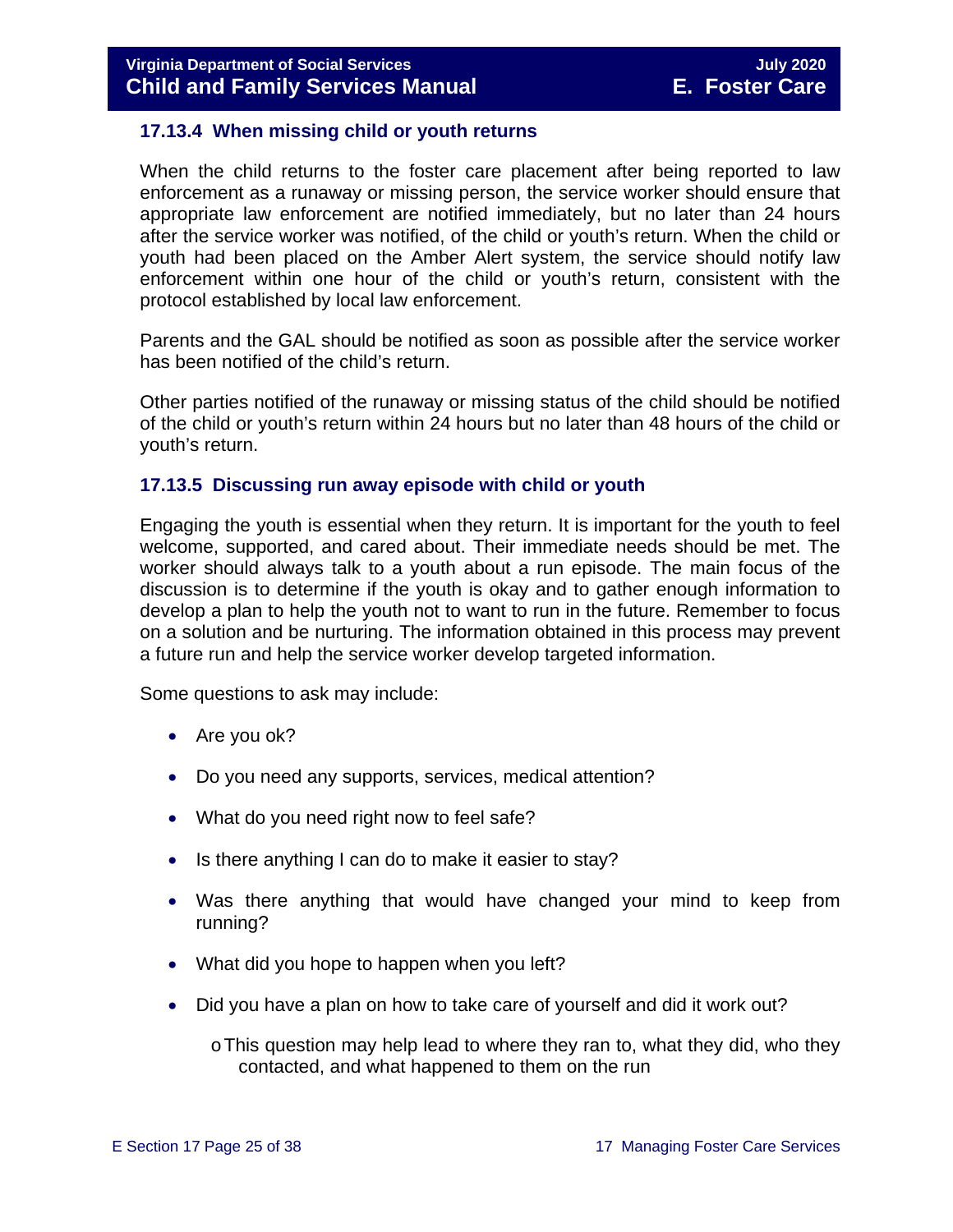- What made you decide to return?
- What are your plans for the future?
- What do you want to see happen in the next 3 months?

Note: If a youth runs to see biological family, assess current safety issues, and consider placement with family or increase family visits.

The Preventing Sex Trafficking and Strengthening Families Act [\(P.L. 113-183\)](https://www.congress.gov/113/plaws/publ183/PLAW-113publ183.pdf) also requires that the child be screened to determine if he/she is a possible victim of sex trafficking. See [Section 12.5.1](https://fusion.dss.virginia.gov/Portals/%5bdfs%5d/Files/DFS%20Manuals/Foster%20Care%20Manuals/Foster%20Care%20Manual%2007-2020/Final%20Foster%20Care%20Manual%2007-2020/section_12_identifying_services_to_be_provided.pdf#page=10) for additional information on resources and tools to be used when screening a child for sex trafficking. Additionally, LDSS shall report within 24 hours to law enforcement after receiving information on a child or youth who has been identified as being a sex trafficking victim.

#### <span id="page-25-0"></span>**17.13.6 Documentation**

The LDSS shall clearly and completely document all activities taken to locate children and youth missing from foster care in OASIS. The service worker shall also document in OASIS whether the youth is a known victim of sex trafficking either prior to or while in foster care. Documentation shall include:

- Efforts made to locate the child or youth, as well as any tasks or actions assigned through case staffing with the supervisor.
- All continuing efforts to locate the child in collaboration with law enforcement, family members, GAL, [NCMEC,](http://www.missingkids.com/MissingChild) and other appropriate persons.
- Efforts made to persuade the youth to return to foster care, if a youth is located and refuses to return.
- Discussions with the child or youth after a return to care so that this information may be used to prevent another run episode.
- Indication as to whether the youth is a known victim of sex trafficking prior to or while in foster care.

#### <span id="page-25-1"></span>**17.12.7 Resources**

• The [National Runaway Safeline](http://www.1800runaway.org/) (formerly known as the National Runaway Switchboard) was established in 1971 and serves as the federally designated national communication system for runaway and homeless youth. Services are provided through funding from the Family and Youth Services Bureau in the Administration for Children and Families, U.S. Department of Health and Human Services and private funders.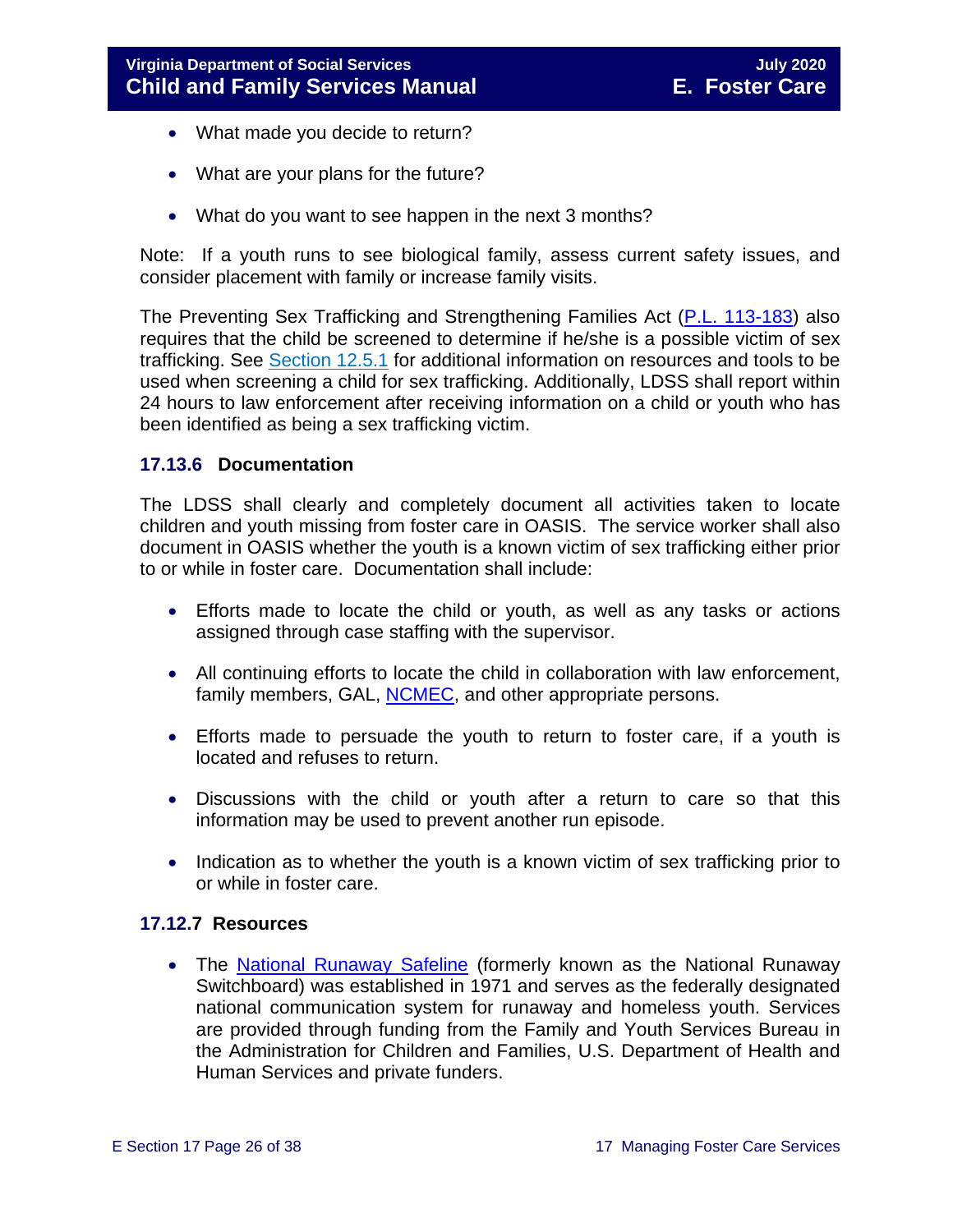Services offered by NRS include:

- o1-800-RUNAWAY crisis hotline is available 24-hours a day throughout the United States and its territories, including Puerto Rico, the U.S. Virgin Islands, and Guam.
- $\circ$  Information and Referrals which is a database of more than 13,000 youth and family resources such as counseling, shelter services, and alcohol/drug services.
- o Conference calls assisting the youth in contacting family or services.
- o Message services for youth who want to relay messages to parent/guardians or the parent/guardian may leave messages for the youth.
- o Let's Talk: a free runaway prevention curriculum for teenagers, families and those that support them.
- o Home Free: a service in partnership with Greyhound Lines, Inc. to help reunite runaway youth with family or guardians by providing a free bus ticket home.
- The [National Center for Missing and Exploited Children](http://www.missingkids.com/MissingChild) (NCMEC) offers multiple resources, such as:
	- oTaking reports of missing children who have run away.
	- o [Checklist](http://www.missingkids.com/content/dam/missingkids/pdfs/publications/nc198.pdf) of actions to take in the initial stages of a missing child.
	- o Case management teams within the Critical and Runaway Unit that provide technical assistance to law enforcement and support the runaway's family. They will coordinate the creation and dissemination of posters to help generate leads. Information about the child must be entered in the FBI's National Crime Information Center to create a poster.
	- oLegal resources for runaway children.
	- oAppropriate referrals for families in crisis and needing emotional support to NCMEC's Family Advocacy Division and/or Team HOPE.
- [Virginia's Missing Children Clearinghouse](http://www.vsp.state.va.us/CJIS_VMEC.shtm) is administered through the Virginia Department of State Police. The Clearinghouse:
	- oLinks to all Virginia law enforcement agencies through the Virginia Criminal Information Network, the FBI, all U.S. police agencies through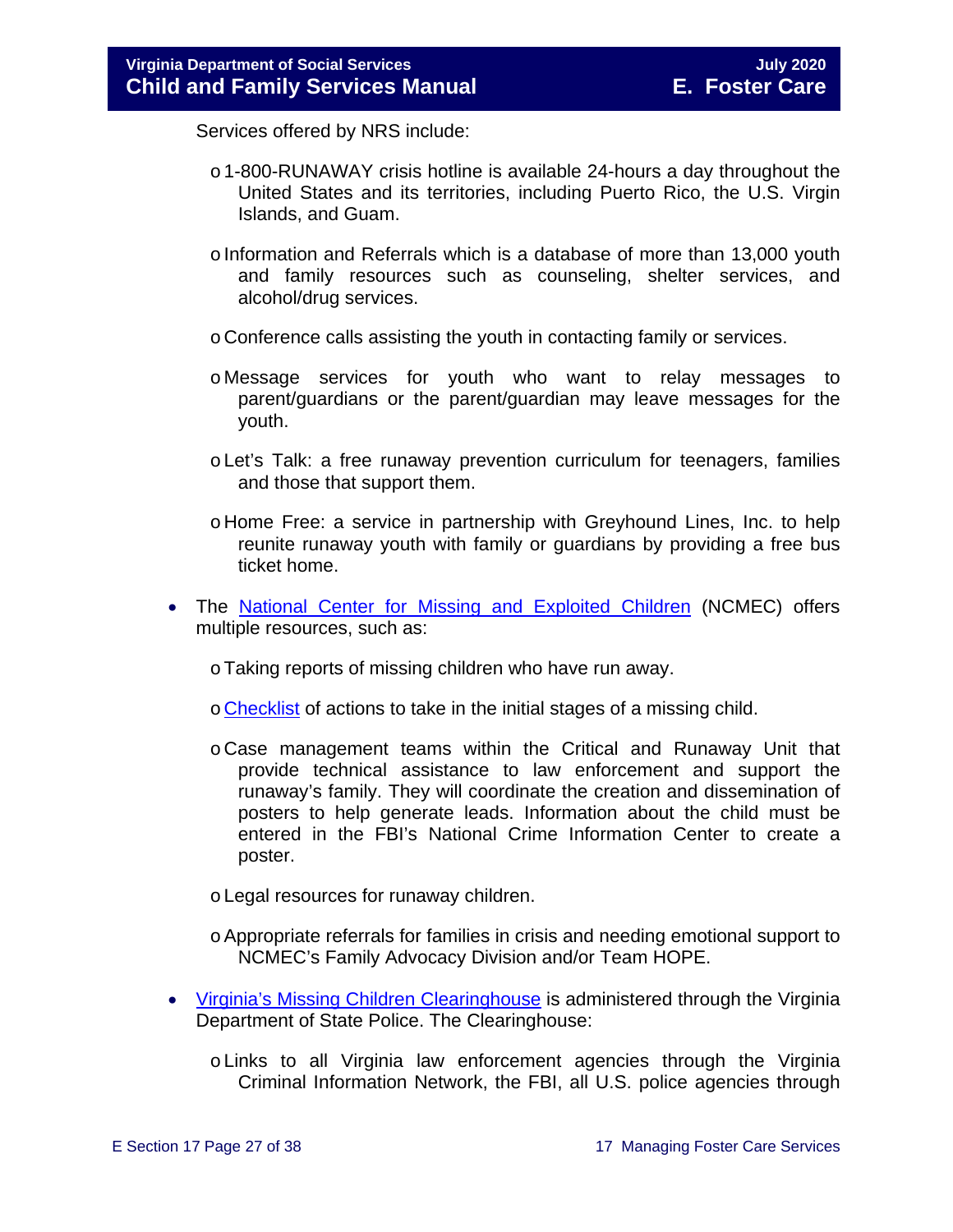the National Crime Information Center, and all children's clearinghouses through computer hookups with NCMEC.

- o Helps coordinate efforts between local, state, and federal agencies in recovering missing children.
- oProvides tips on handling specific situations.

[Shared Hope International](http://sharedhope.org/what-we-do/) addresses human trafficking, including the foster care population

## <span id="page-27-0"></span>**17.14 Working with Lesbian, Gay, Bi-sexual, Transgender, Questioning (LGBTQ) youth in foster care**

According to the Williams Institute, approximately 7.2% of youth identify as lesbian, gay, bisexual, or queer, and 2.25% of youth identify as transgender. However, 19.1% of youth in foster care identify as LGBTQ. LGBTQ youth in care report experiencing significant discrimination related to their actual or perceived sexual orientation, gender identity and gender expression. All youth in foster care deserve to be treated with dignity and respect and be placed in an affirming environment that will support safety, permanency, and well-being. This is often more difficult for LGBTQ youth due to biases and discrimination among placement providers and service providers. These youth are at a significantly higher risk of harassment and violence than their peers. They have a higher rate of suicide and placement instability. Service workers play an important role in ensuring that the needs of LGBTQ youth are consistently met. Service workers should:

- Explore own beliefs and practice affirming language.
- Be prepared to respond in a positive, supportive, and affirming manner should a youth disclose an LGBTQ identity.
- Avoid making assumptions about the youth's LGBTQ identity based on the youth's appearance or stereotypes.
- Empower youth by:
	- Consulting with the youth during the placement process to ensure that the team can work cohesively to identify a safe and affirming placement that will achieve permanency.
	- Permitting the youth to buy and wear clothing that is consistent with their gender identity and expression.
	- Applying the same grooming rules and restrictions regarding hair, makeup, shaving, etc. equally to all youth, regardless of LGBTQ identity. Staff should permit transgender and gender nonconforming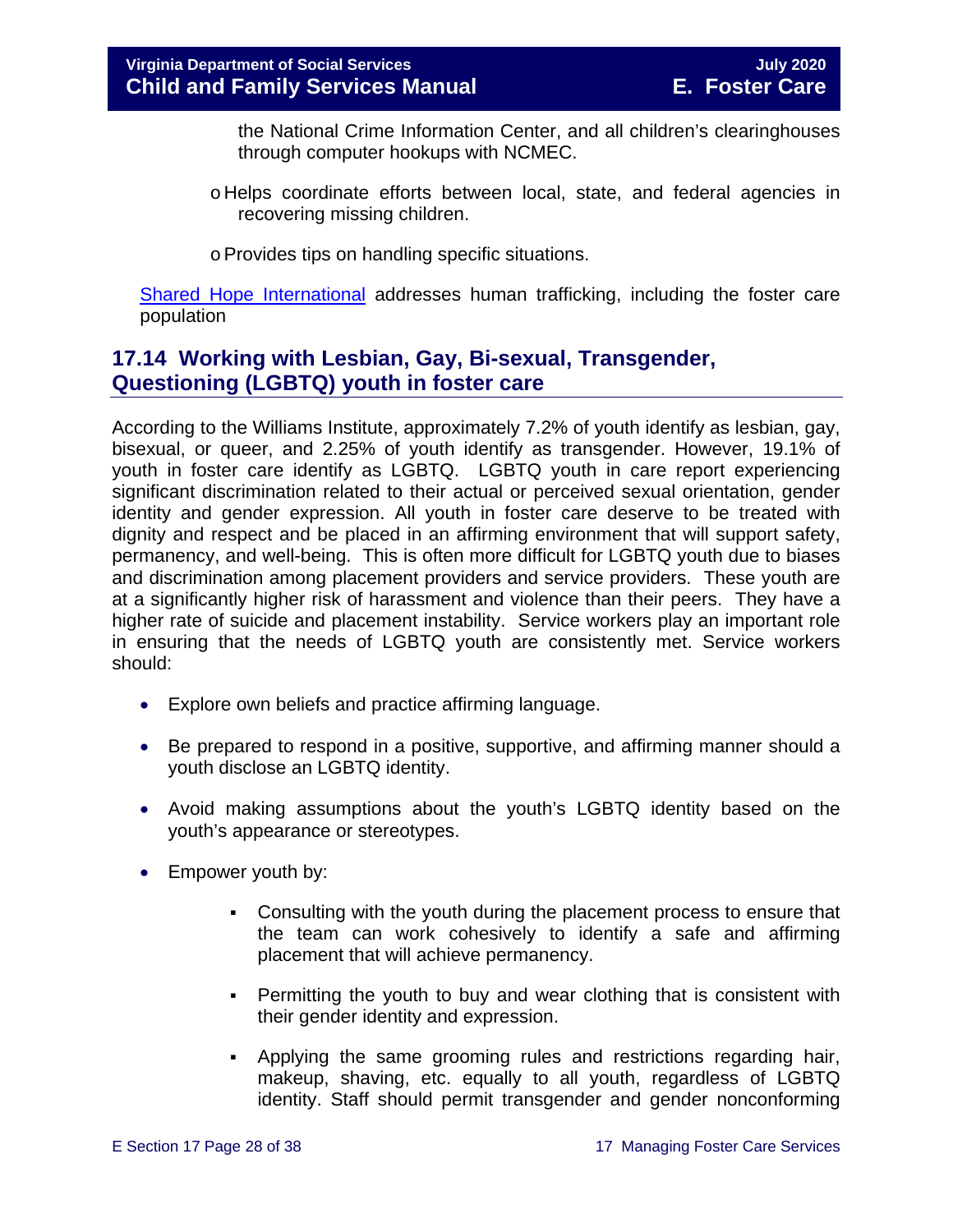youth to use approved forms of personal grooming consistent with their gender identity and gender expression.

- Asking the youth to share the name and pronouns that they would like others to use when referring to them, and asking those in the youth's life to use them.
- Ensuring the youth is able to access the natural supports that they have identified.
- Seek placements in families that provide a safe and affirming environment. Regularly evaluate the youth's overall safety, including consultation with the youth, as it relates to their sexual orientation, gender identity and gender expression in terms of placement, emotional, and physical well-being.
- Identify and make referrals to service providers that are educated in working with LGBTQ youth.
- Ensure youth receive developmentally appropriate sexual and reproductive health services.
- Work with the youth's school to address use of names and pronouns, clothing and grooming options, bathroom and locker room use and participation in athletics and other sex-segregated activities.
- Become familiar with resources in the community for LGBTQ youth and connect youth to all available resources.
- Provide support and resources to the youth's school, family, placement provider, and anyone else identified by the youth.
- Ensure that everyone working with the youth is accepting of the youth and does not attempt to change the youth's sexual orientation, gender identity, or gender expression. Conversion therapy and any other treatment intended to change the youth's sexual orientation, gender identity, or gender expression is prohibited.
- Protect the youth's confidentiality by treating the youth's decision to disclose as sensitive information and do not disclose information about a youth's LGBTQ identity without the youth's consent unless disclosure is necessary to comply with state or federal law or required by court order.
- Ensure that LGBTQ youth have access to health care providers who are knowledgeable about LGBTQ health issues and capable of inclusive and affirming conversations about a youth's health care needs. This includes ensuring that transgender youth have access to necessary transition-related treatment, as determined based on their individual needs by qualified medical personnel familiar with the relevant standards of care.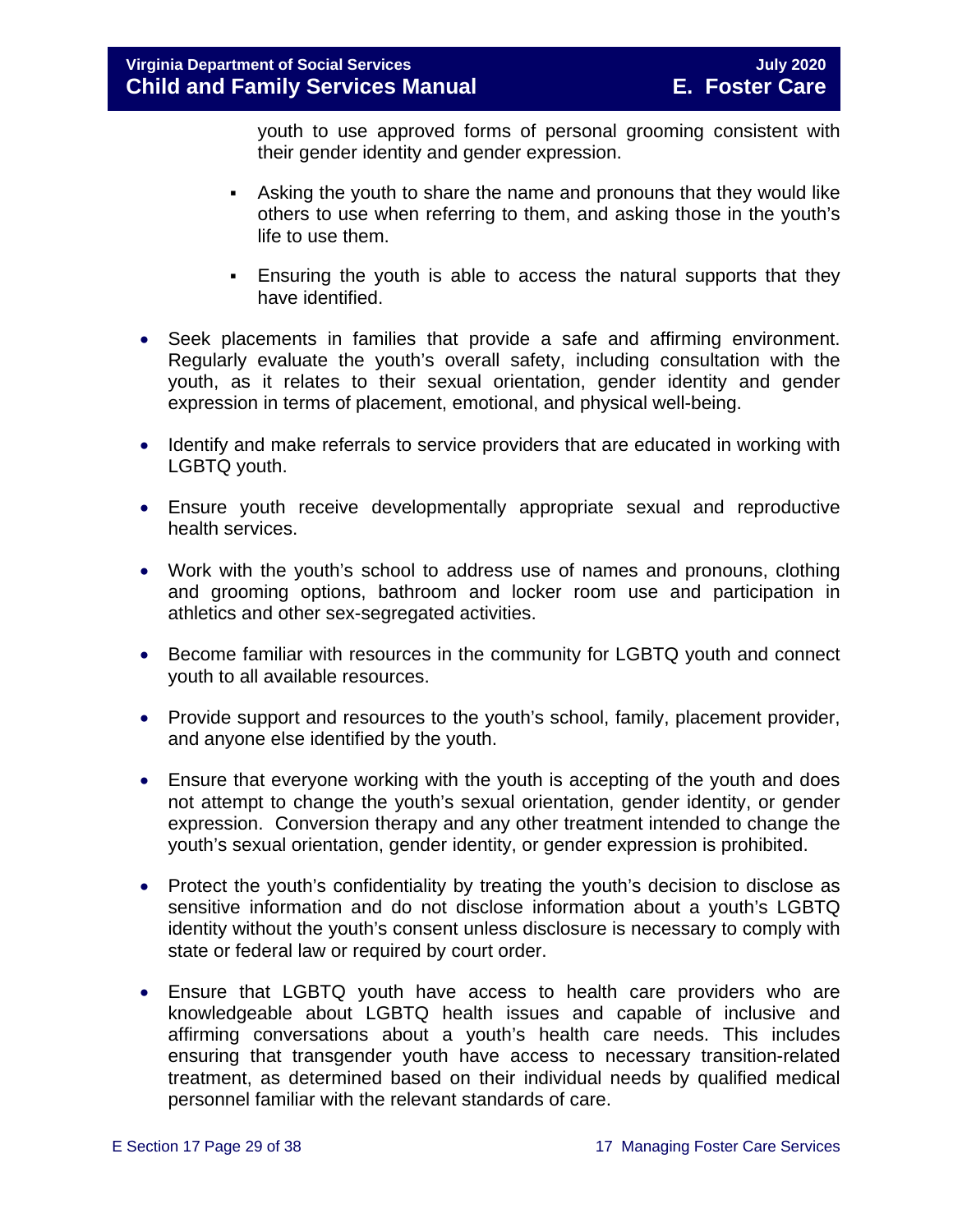• Promptly and appropriately intervene when a youth faces physical, verbal, or sexual abuse or harassment based on actual or perceived sexual orientation, gender identity, or gender expression.

## <span id="page-29-0"></span>**17.14.1 Resources**

- Human Rights Campaign
	- o [All Children-All Families: LGBTQ Resources for Child Welfare](http://www.hrc.org/resources/all-children-all-families-additional-resources#Best%20Practices)  **[Professionals](http://www.hrc.org/resources/all-children-all-families-additional-resources#Best%20Practices)**
	- o [Glossary of terms](https://www.hrc.org/resources/glossary-of-terms)
- Healthychildren.org- [Supporting LGBTQ Youth in Foster Care](https://healthychildren.org/English/family-life/family-dynamics/adoption-and-foster-care/Pages/Supporting-LGBTQ-Youth-in-Foster-Care.aspx)
- Child Welfare Information Gateway- [Working with LGBTQ Youth and Families](https://www.childwelfare.gov/topics/systemwide/diverse-populations/lgbtq/)
- "This is a Book for Parents of Gay Kids: A Question and Answer Guide to Everyday Life" by Dannielle Owens-Reid
- Hot Lines:
	- o The Trevor Helpline 866-4-U-Trevor (488-7386)
	- o National Gay and Lesbian Youth Hotline 800-347-TEEN (8336)
	- o GLBT National Youth Talkline 800-246-PRIDE (7743)
	- o Gay, Lesbian, Bisexual, and Transgender National Hotline 888- 843-GLNH (4564)
	- o CDC Information Line 800-CDC-INFO (232-4636)

## <span id="page-29-1"></span>**17.15 When child dies in foster care**

When notification is received that a child has died in foster care, the service worker shall immediately notify the agency director and complete the following steps:

- Make a report to the Child Protective Services division of the child's death.
- Notify the VDSS Regional Director of the fatality or the Regional Foster Care Consultant if the director is not available.
- The service worker shall submit to the regional director a written summary of the incident within three (3) hours (or by 9 a.m. the following business day for reports alerted after hours).This summary should then be forwarded to the VDSS Division Director of Family Services or his designee as soon as possible for: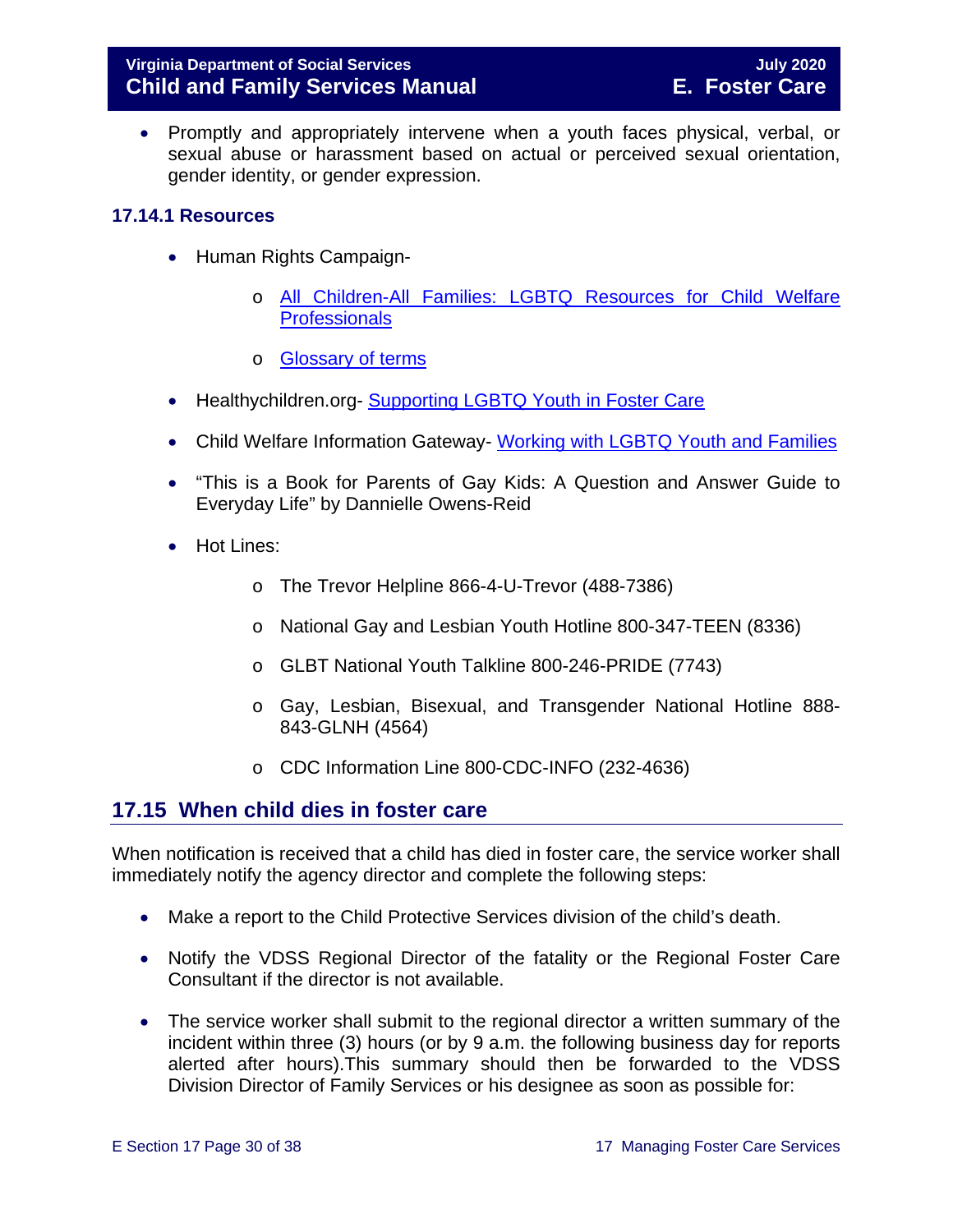- o Any case receiving media attention.
- o Any open foster care case.
- o Any case where a youth age 18 and over is receiving IL services.
- This report should include at a minimum:
	- o The cause of death, if known.
	- o Time of death.
	- o Location of death.
	- o Circumstances surrounding the child or youth's death and any witnesses. Witnesses may include physicians, police, placement providers or school personnel.

The service worker should also notify the following parties about the child's death immediately:

- The child's parents.
	- o If the parent cannot be located, the service worker notifies relatives who have been involved with the child.
	- o If the child was under the care and control of the local department of social services at the time of death; the worker may notify the child's parents, even if they have had their parental rights terminated or have executed a relinquishment.

Within 24 hours (or as soon as possible, when a particular party cannot be reached within 24 hours):

- The agency attorney.
- Any legal counsel retained by the parents.
- The guardian ad litem for child and/or parents, if applicable.

#### <span id="page-30-0"></span>**17.15.1 Making funeral arrangements**

The LDSS should ensure that culturally appropriate funeral arrangements are made and carried out for the child or youth who dies while in the custody of the local department of social services.

If the biological family is not able to assume responsibility, the worker should contact a local funeral home to provide a dignified funeral service within the acceptable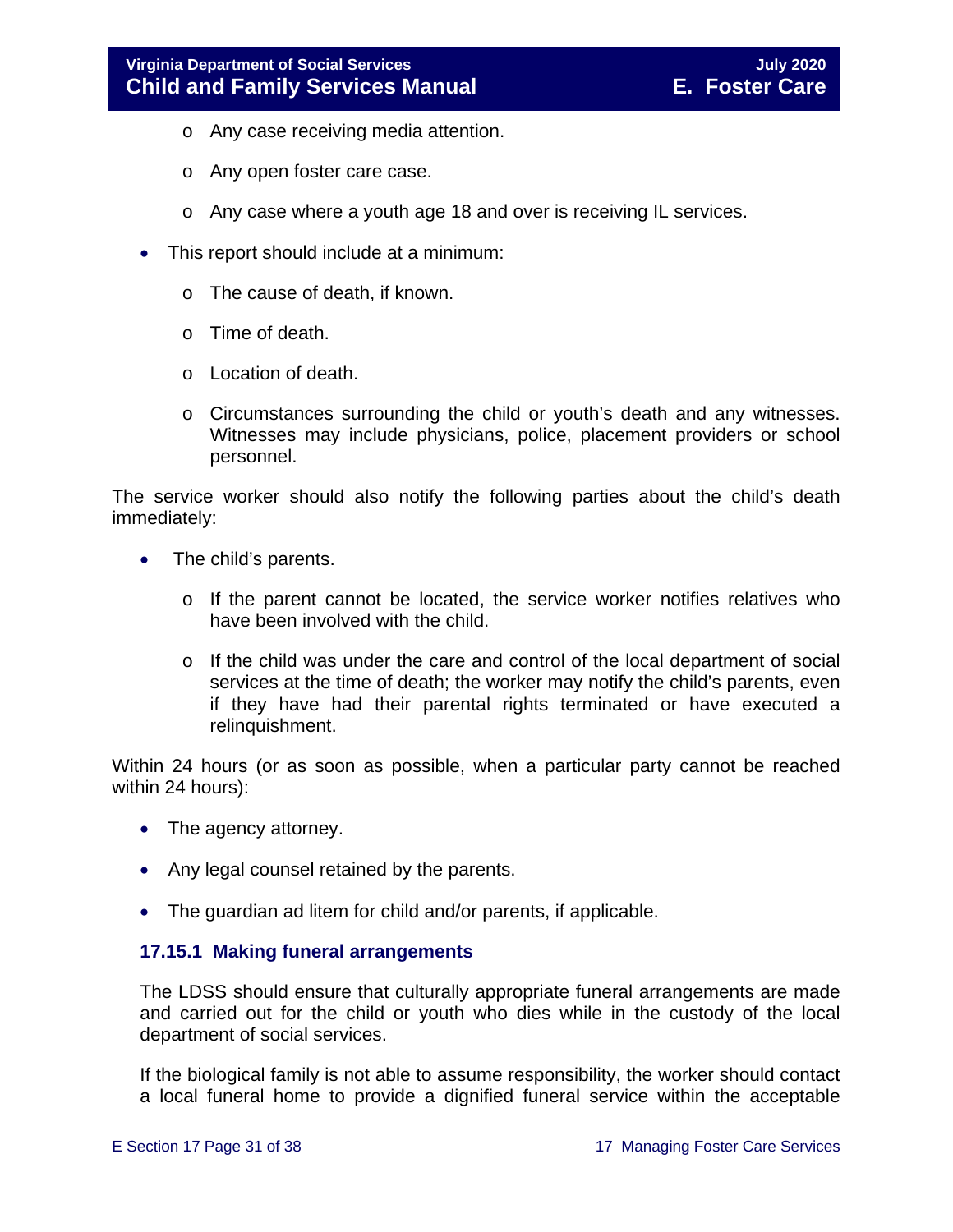standards of the community. To the extent possible, consider the wishes of the biological family and foster family in making arrangements for the child's burial or cremation.

## **17.15.1.1 Involving biological parents**

The service worker should involve the child's biological parents in the funeral arrangements to the maximum extent feasible, even if parental rights are terminated; if the service worker determines doing so is appropriate.

For example: parental involvement may not be appropriate if rights have been terminated and the child is in a pre-adoptive placement but may be appropriate if a parent has remained in contact with the child or the placement was not considered permanent.

Regardless of legal status, a parent may wish to help with arrangements, express preferences and contribute resources to cover the costs of the child's funeral.

The service worker consults with biological parents whose rights have not been terminated to request that:

- The parents pay reasonable and necessary burial or cremation expenses; and
- The parents spend the proceeds from an insurance policy for the child or any known funds or accounts set up for the child on the funeral expenses.

If the parents are able to fully or partially fund the children's funeral, they may do so by paying the funeral home or other vendor directly.

If a family is unable to assume responsibility for funeral expenses, family participation may be included in such activities as providing clothing, scheduling of services, and provision of clergy. These may be coordinated through the local funeral director and the agency. If the religious affiliation of the biological parents is unknown and cannot be reasonably determined, the religious affiliation of the foster and adoptive parents may be used in the selection of clergy.

## **17.15.1.2. Involving foster and adoptive parents and other significant individuals**

The service worker should invite foster and adoptive parents and other individuals significant to the child's life to participate in the planning of the child's funeral arrangements. The service worker does not solicit contributions from foster parents or other significant individuals. However, if they voluntarily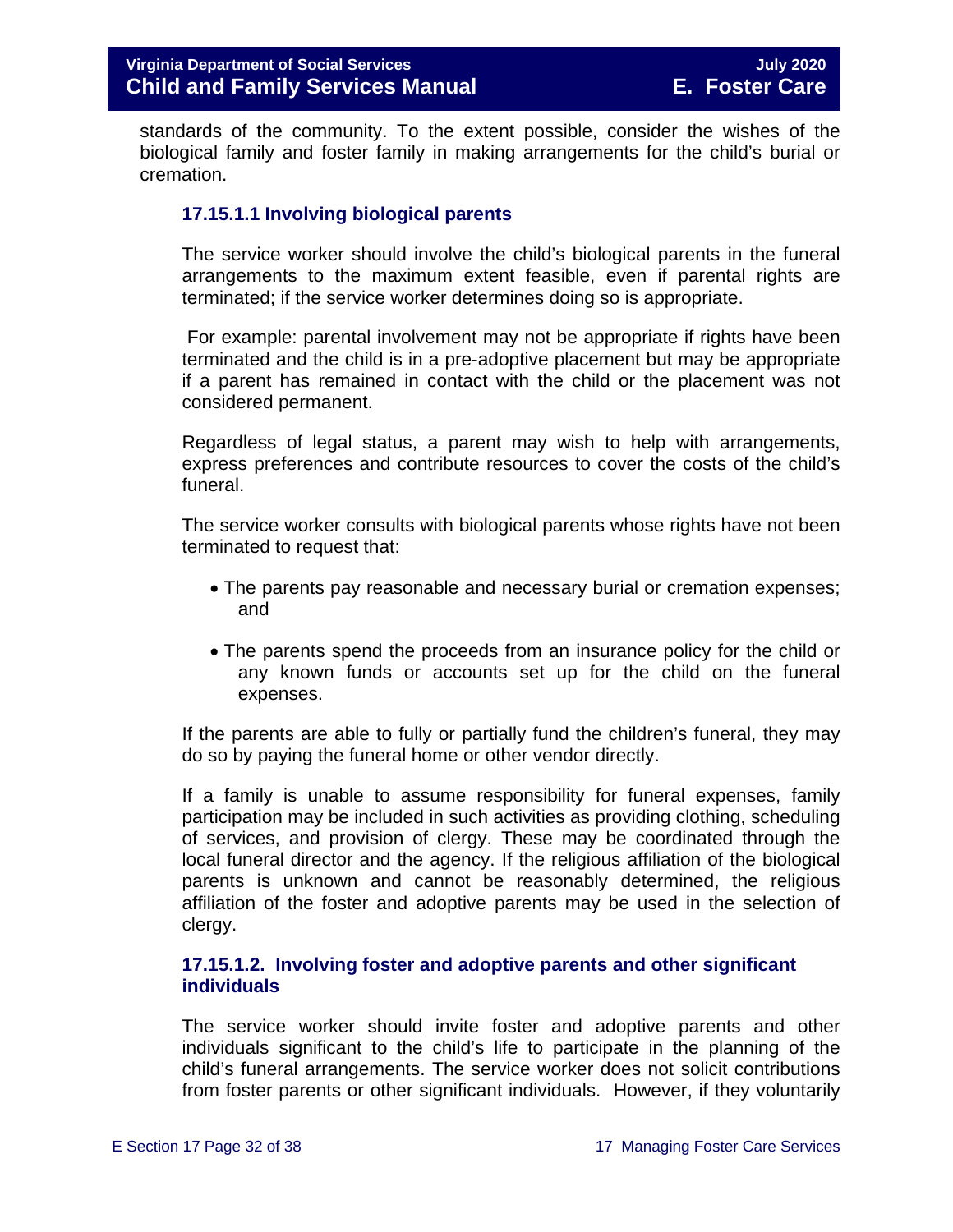indicate that they wish to contribute to some of the funeral expenses, they may do so by paying the funeral home or other vendor directly.

## **17.15.1.3 Accessing funding**

The service worker should check to see if the LDSS is holding any available funds that may be utilized on funeral expenses.

If the birth family or other local resources are unable to fully fund the cost of a funeral for a child who died in foster care, for title IV-E children, the VDSS Division Director of Family Services or his designee may approve up to \$2000 per child for reasonable and necessary burial or cremation expenses.

Payment amounts shall be entered into Cost Code 81107 if the child was in a residential facility and into Cost Code 81110 if the child was in a foster home.

For non-title IV-E children, if it is determined that funds are needed, the service worker shall refer the child to the Family Assessment and Planning Team (FAPT), in accordance with local Community Policy and Management Team (CPMT) procedures to access CSA funding.

#### **17.15.1.4 Next steps**

The LDSS should identify individuals impacted by the child's death, including the biological family and siblings, foster and adoptive families and their children, extended family, and others that had a significant connection to the child. The LDSS should coordinate the provision of grief and loss counseling services through local community resources and supports as appropriate.

After funeral proceedings have been concluded and the family has had ample time to grieve, if the family has other children for whom the LDSS is providing services, the service worker should schedule a family team meeting to modify the service plan regarding the other children. If there are no other children being served, the LDSS can offer the family a family team meeting to address the family's current needs and facilitate any appropriate referrals to communitybased resources or services prior to closing the child's case.

## <span id="page-32-0"></span>**17.16 Emergency/Evacuation Procedures**

#### <span id="page-32-1"></span>**17.16.1 Emergency/evacuation responsibilities when state office closes**

Virginia's child welfare services are carried out in a state-supervised and locallyadministered system. If the state office is forced to close or relocate due to an emergency or natural disaster, service provision will continue to be offered through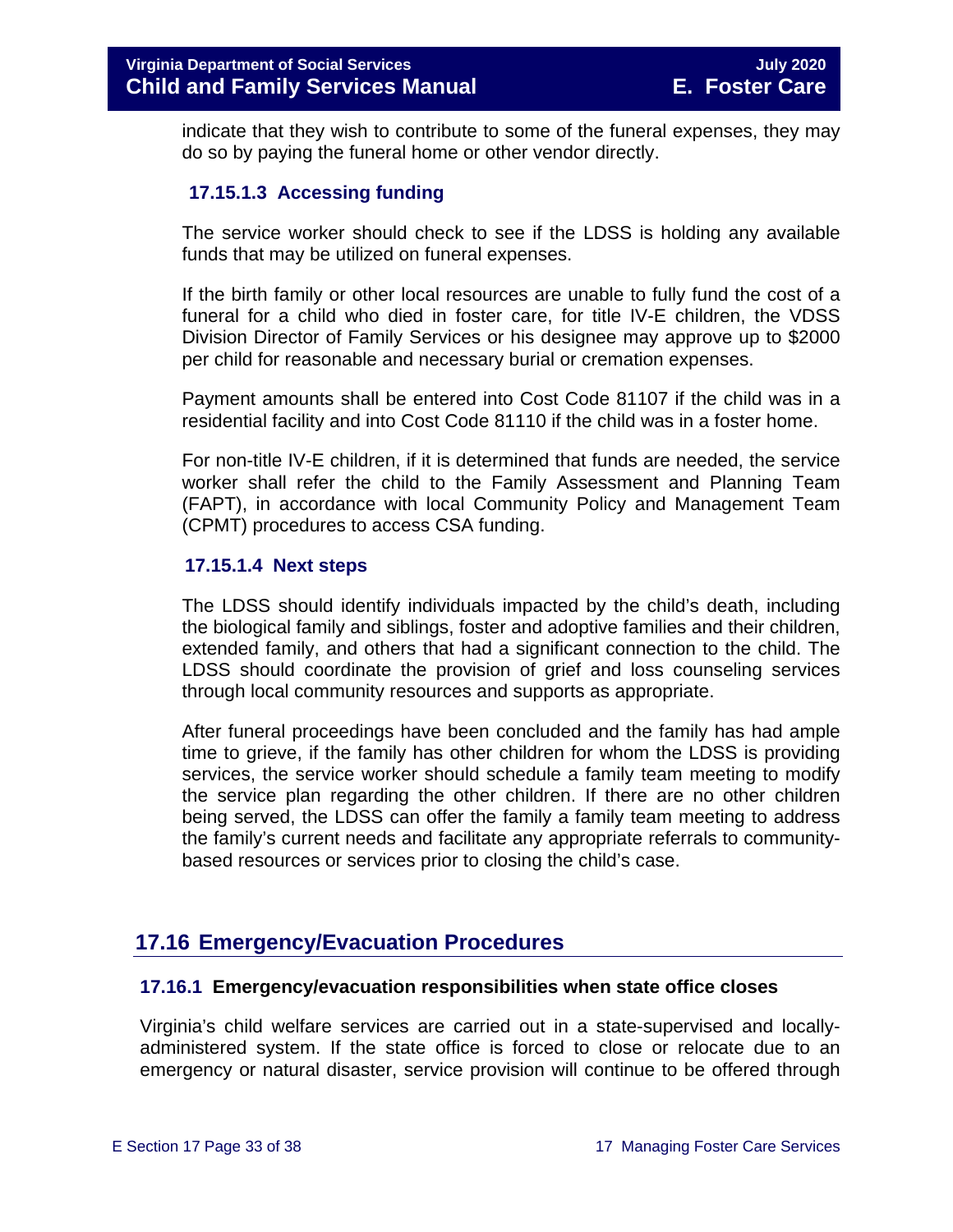the LDSS. The following responsibilities should be fulfilled on the state, regional and local levels in the event that a natural disaster or other emergency occurs.

#### **VDSS responsibilities**

- VDSS will maintain the Active Foster Care Report in an Excel file on an external hardware (jump drive). The jump drive will be in the possession of the Foster Care Program Manager.
- VDSS staff will be available by the state hotline toll- free number for the community to contact for child welfare related service needs, referral information for services, and to notify the state office of displaced clients in the event the situation impacts the LDSS and the local office can not be reached. The toll-free number will be given to the media and disseminated to local departments of social services.

#### **Regional responsibilities**

• Regional staff will serve as the liaison and primary point of contact between the LDSS and VDSS in the event of an emergency situation that causes the state office to close. Regional staff will be in touch with LDSS staff in their regions and will be responsible for forwarding home office broadcasts and communications to key LDSS personnel when those agencies are unable to access the VDSS system.

## <span id="page-33-0"></span>**17.16.2 Emergency/Evacuation responsibilities when LDSS closes and/or when a foster child evacuates or becomes displaced**

#### **Local responsibilities**

- The LDSS, as part of local government, must develop individual emergency procedures as they are aware of emergency resources and supports within their area as well as the unique disasters to which each region of the state is particularly exposed. It is essential that local agencies maintain close communication with their Regional Specialists during system outages. This will enable the regional offices to contact other regional and state staff to enlist support from available staff statewide. It is recommended that all local agencies have at least one laptop computer configured for dial-up access.
- The regional offices serve as operation centers for service referrals and information throughout the state. Virginia also operates "211" Information and Referral hotline that is available for locating services and assistance. In addition, alternative contact information for divisional staff can be highlighted on the Department's website to make it easier for clients and other states to contact the necessary people.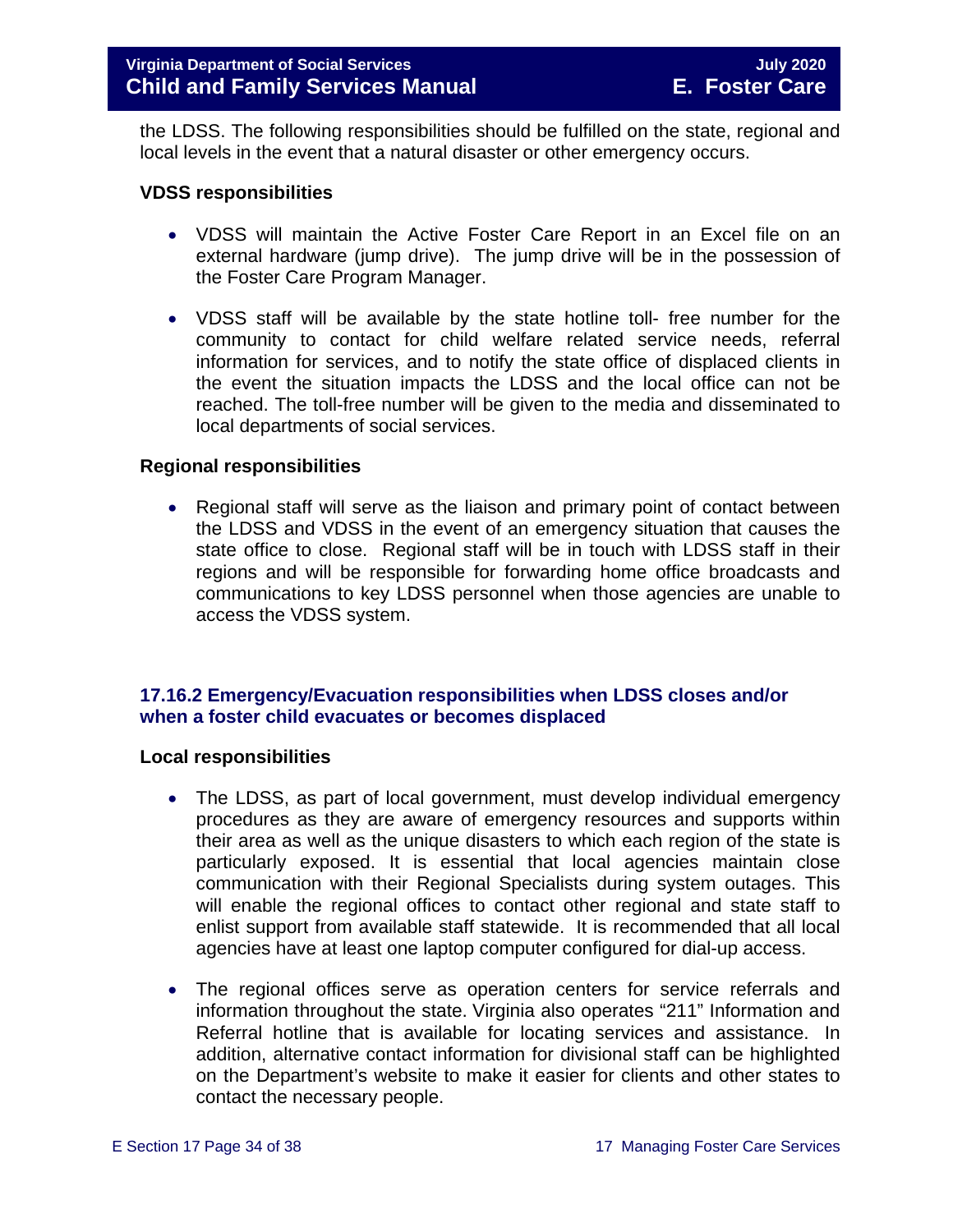• The LDSS shall ensure foster families and providers develop plans that help protect their families and also provide communication information for use in emergency situations [\(Emergency Plans Form\)](https://fusion.dss.virginia.gov/Portals/%5Bdfs%5D/Files/Family%20Recruitment/Family%20Recruitment%20Forms/Emergency%20Plans.doc). In the event the foster family or other provider needs to evacuate, information regarding their whereabouts and contact information shall be communicated to the LDSS. If the LDSS can not be reached, the information shall be communicated to VDSS via the hotline and VDSS will enter the information into OASIS.

## <span id="page-34-0"></span>**17.17 Completing OASIS requirements**

OASIS shall be kept up-to-date to reflect required elements needed for AFCARS compliance and compliance with other federal and state requirements. The AFCARS elements are highlighted in red in the system, while the other mandated elements are highlighted in yellow.

The service worker is responsible for entering and updating all case data in OASIS as soon as possible, but **no later than 30 days** after each activity or event. The only exceptions are:

- Children's placement changes shall be entered into the system **within five (5) calendar days** of any placement change.
- The foster care case should be closed **within five (5) business days** after the child leaves the care of the LDSS.

**Thirty days following implementation of the mobility application, the service worker will be required to enter and update all case narrative and data in OASIS within five (5) business days moving forward.** 

## <span id="page-34-1"></span>**17.17.1 Completing the case narrative**

The case narrative shall include a detailed chronological account of what is occurring in a case. The narrative should very clearly describe events, contacts, dates, parties involved, problems, interventions, and all other activity regarding the case. Information included in the case narrative should be of such a detailed nature as to provide other readers a clear understanding of developments and issues in the case.

The case narrative should provide ongoing information across the life of the case about how contacts relate to the child's current:

- Safety.
- Risk factors that are impacting the ability to achieve a permanent placement for the child.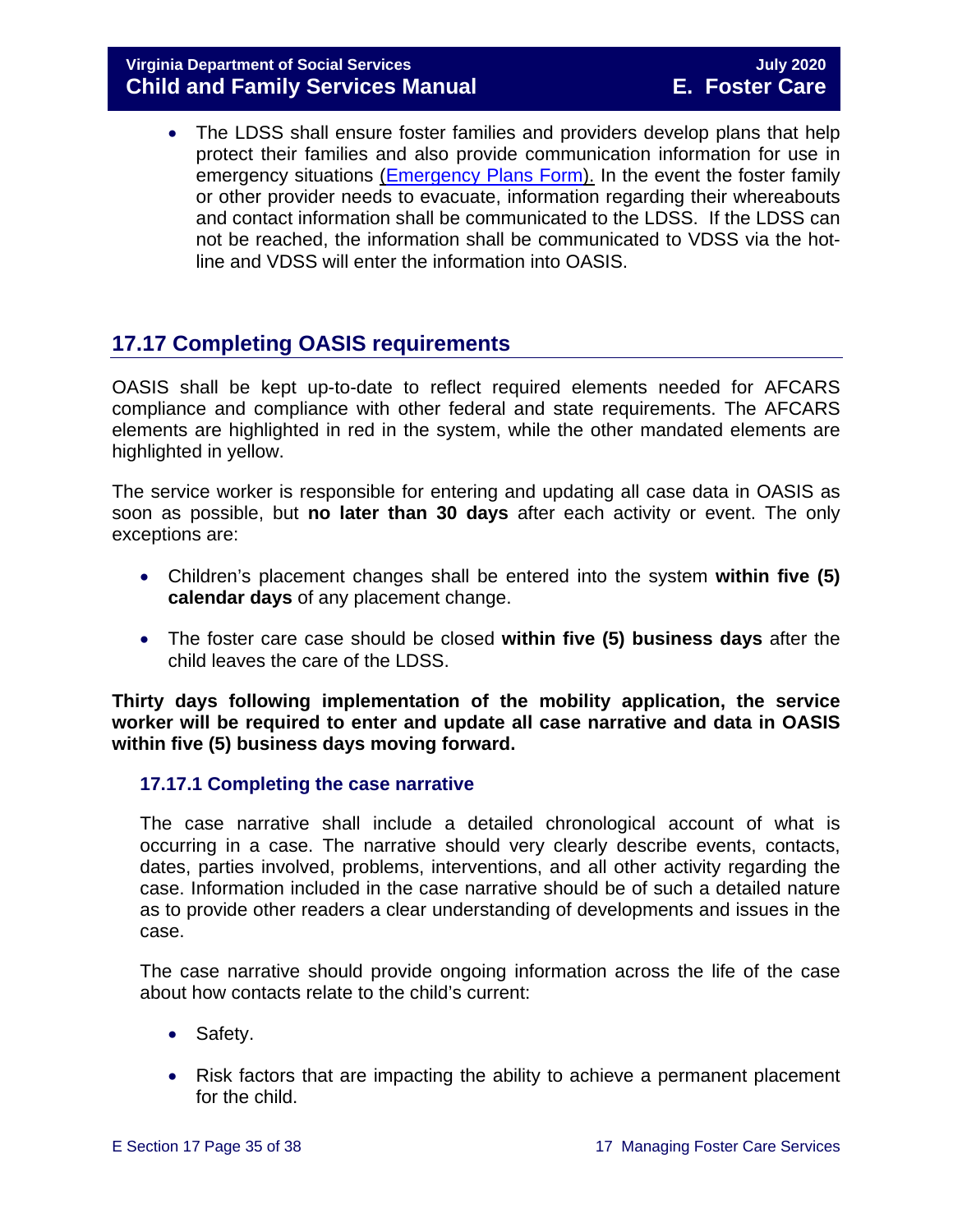- Progress being made towards achieving a permanent and safe discharge of the child from foster care in accordance with the service plan.
- Well-being status, and progress if problems have been identified.

The case narrative shall also demonstrate ongoing, diligent, and timely efforts of the service worker to:

- Conduct family search and engagement and efforts to keep siblings together and to maintain sibling connections.
- Identify successes and to support progress of the family and child towards achievement of the permanency goal.
- Any barriers or changes in the level of need or the types of services that will support successful and timely permanence.

The case narrative in OASIS should specifically include, but is not limited to, descriptions of the following events and activities:

- Face-to-face client contacts.
- Non face-to-face client contacts.
- Court hearings.
- Family visits.
- Provider contacts.
- Collateral contacts.

The case narrative is required in OASIS and is to be entered on the Contacts screen in the Comments box. While not required, hard copies of the narrative may be printed and placed in the case file.

**VDSS entered into a contract to provide transcription services to all service workers across the state. Service workers should be accessing this service to ensure that the case narrative is entered timely and efficiently.** 

## <span id="page-35-0"></span>**17.17.2 Completing additional documentation**

All relevant information shall be documented in the appropriate screens of OASIS, including, but not limited to: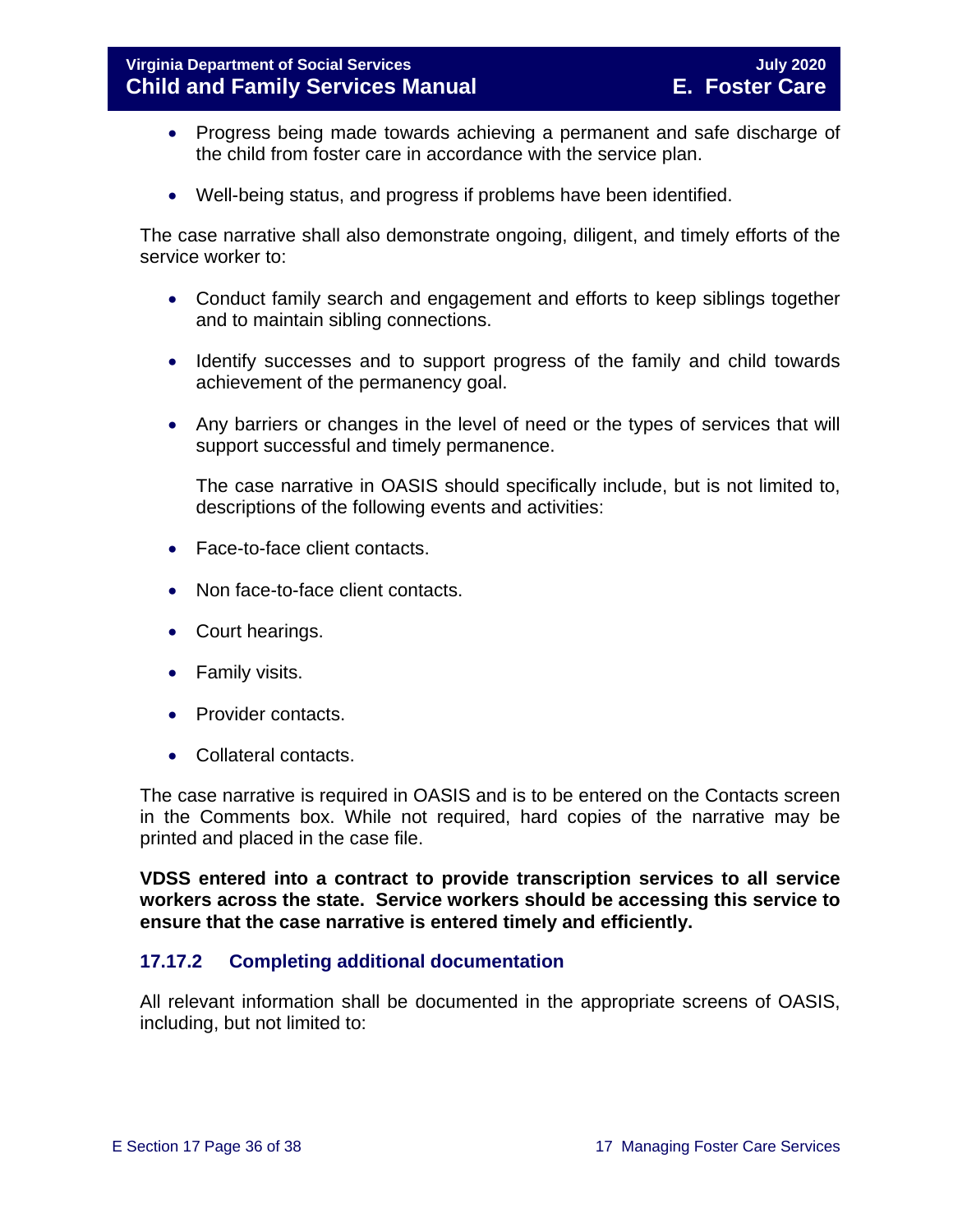- The date(s) written notices were sent to grandparents and other adult relatives when the child was being removed or was removed, with the date(s) the relatives responded.
- Diligent efforts to identify, conduct follow-up contacts, engage with, and assess individuals who were identified through the diligent search process.
- Specific and detailed information regarding the reasons relatives and other significant adults were determined not to be appropriate resources for involvement in the child's life, for foster care placement, and/or for permanent placement at that time.
- FPMs, including the purpose, initiator, location, facilitator, attendees, and meeting outcomes.
- Comprehensive child and family assessments and determinations of the child's best interests.
- Foster Care Plan, foster care plan review, administrative panel review and supervisory review (i.e., the documents and documentation of reasonable and timely efforts to preserve and reunify families and to achieve permanency for the child as quickly as practicable).
- All court hearings involving the child, including custody, delinquency and CHINSupervison or CHINServices hearings.
- Any court hearings involving the parents when the LDSS is a participant (e.g. child support hearing.)
- Child placement and foster care services provided for the child and family, including, but not limited to, ongoing information about the child's safety, health, health care, education, progress, services, and independent living services for youth over age 14.
- Ongoing efforts to support and maintain a child's relationships with siblings, family members, significant other adults, and community connections.
- Outcomes survey information for older as part of the National Youth in Transition Database.
- Maintenance and service payments.
- Summary information at the time of the child's discharge from LDSS custody that explains the support services the child and family were connected with prior to discharge and a summary evaluation of the stability of the permanent placement and any issues that may present later for the child and family.